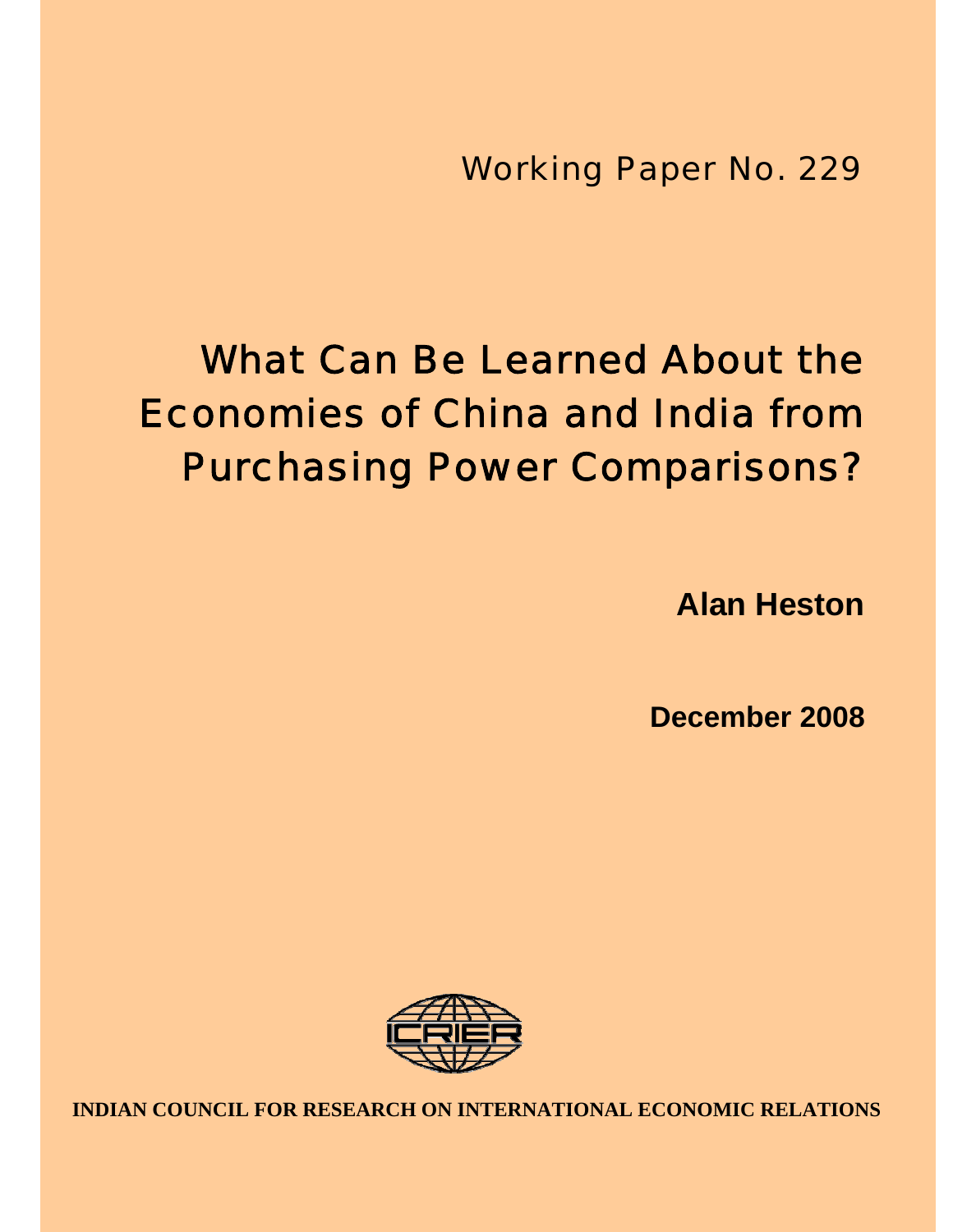# **Contents**

# **List of Tables**

| Table 4: Preliminary World Bank Estimates for 2005 of Levels of China and India7 |
|----------------------------------------------------------------------------------|
|                                                                                  |
|                                                                                  |
|                                                                                  |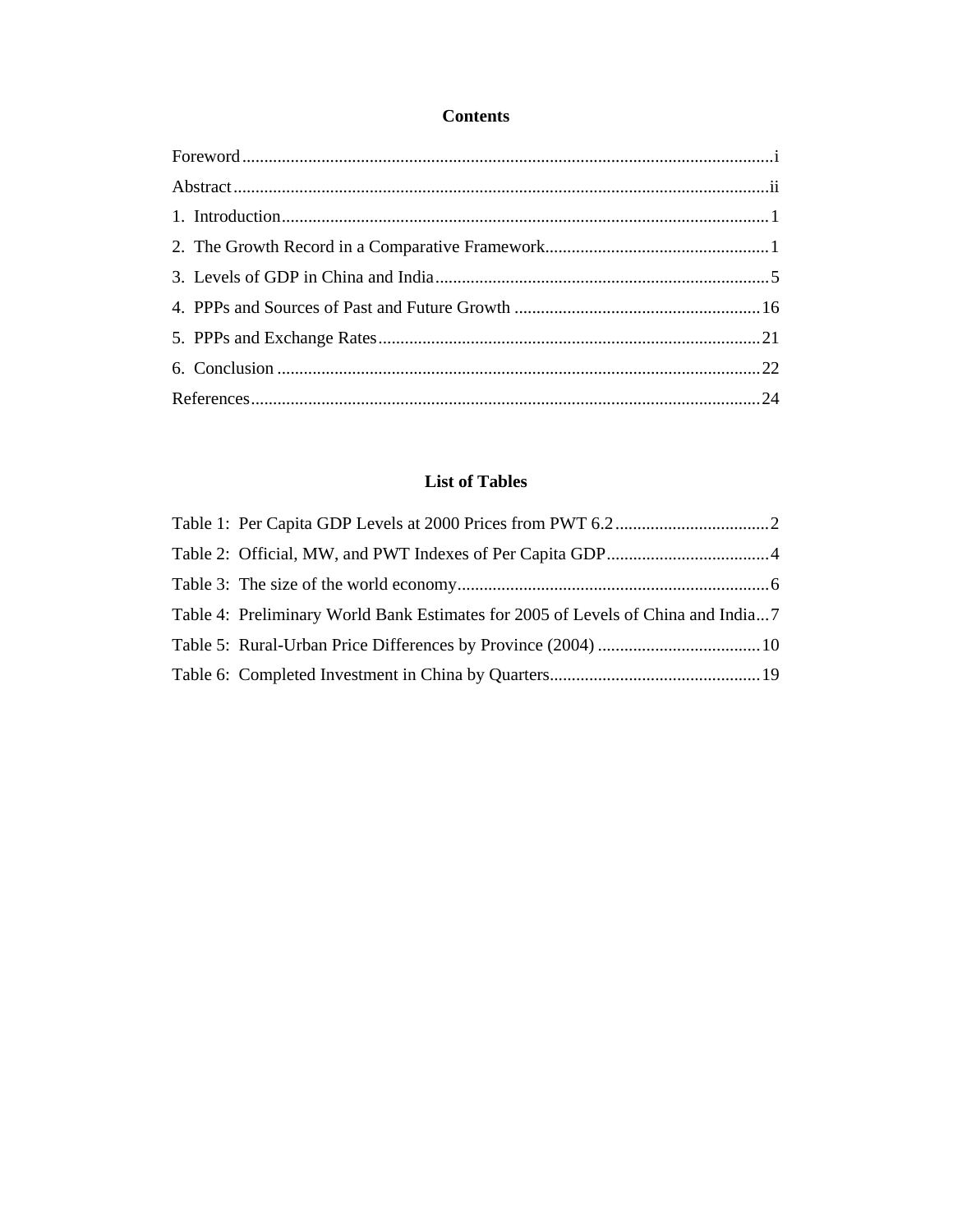#### **Foreword**

This paper examines the purchasing power estimates in China and India in the 2005 round of the UN International Comparison Programme (ICP) which provides estimates of purchasing power parities (PPPs) of currencies and real product per capita for 146 countries, and the results for China and India are discussed in the context of the size of these economies. It also provides insights into the prospects of future economic growth in China and India. I believe this paper will be of immense use to all those engaged in comparative research.

**(Rajiv Kumar)**  Director & Chief Executive

December 10, 2008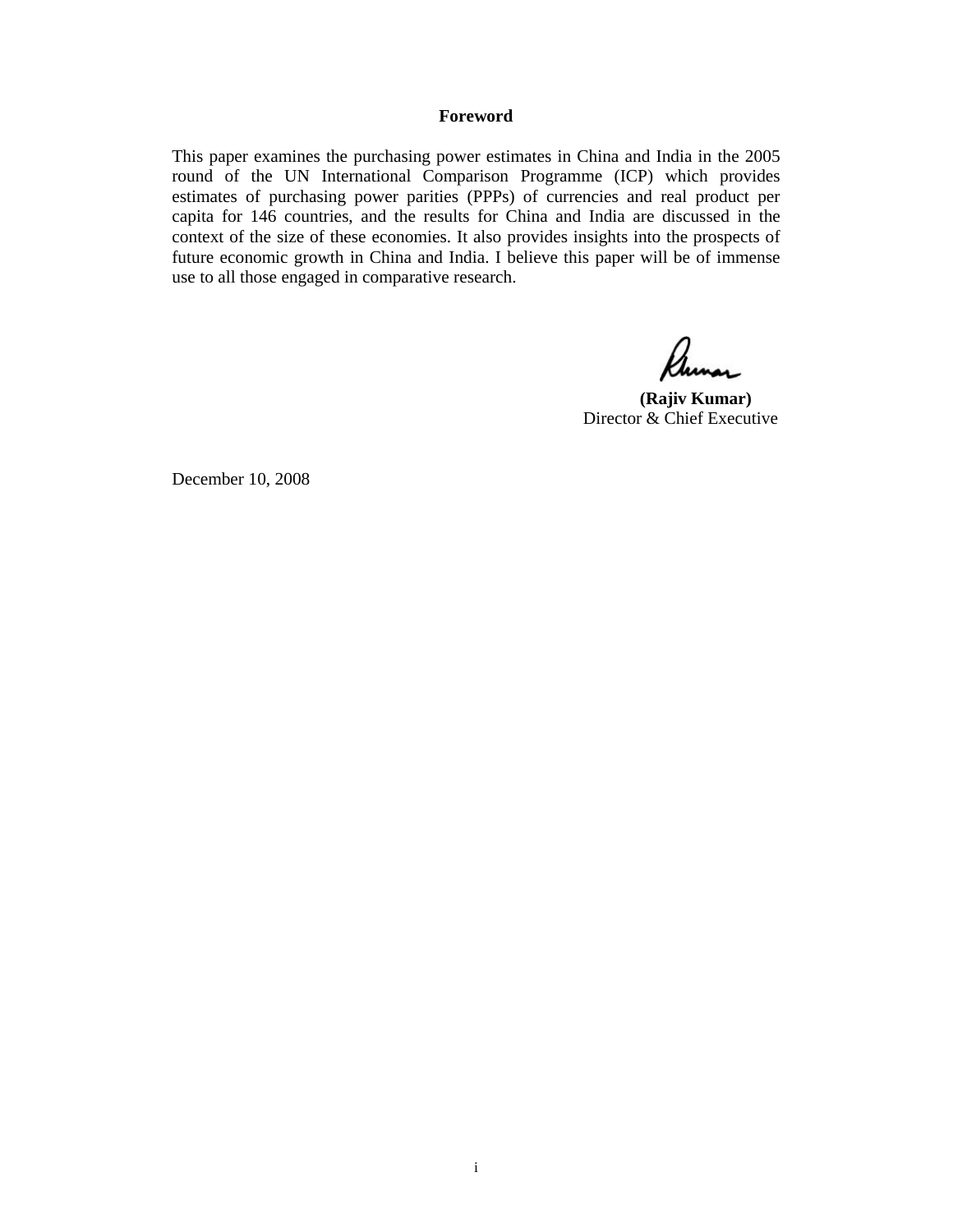#### **Abstract**

Comparisons of India and China have been made for over 50 years. This paper focuses on purchasing power estimates in China and India in the 2005 round of the UN International Comparison Programme (ICP) that was coordinated by the World Bank, the Regional Banks and Economic Commissions. The 2005 ICP round provides estimates of purchasing power parities (PPPs) of currencies and real product per capita for 146 countries, and the results for China and India are discussed in the context of the size of these economies. It also provides insights into the prospects of future economic growth in China and India as also policy recommendations for China and the likely scenarios in the future.

\_\_\_\_\_\_\_\_\_\_\_\_\_\_\_\_\_\_\_\_\_\_\_\_

*JEL Classifications*: F4, F41, F43

*Keywords:* purchasing power, China, India, economic growth, tertiary sector, capital stock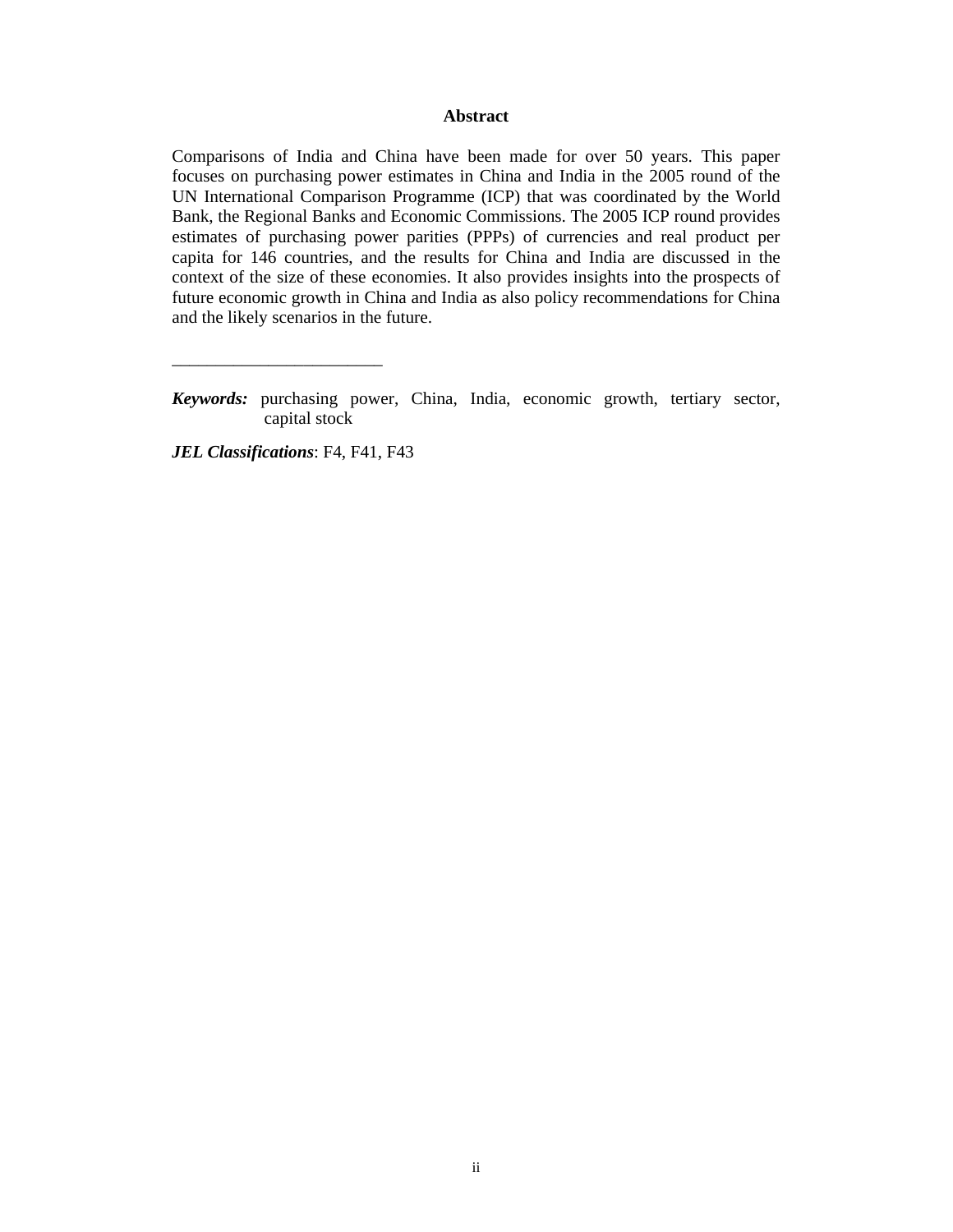# **What Can Be Learned About the Economies of China and India from Purchasing Power Comparisons?**

*Alan Heston*\* *University of Pennsylvania* 

#### **1. Introduction**

 $\overline{a}$ 

Comparisons of India and China have been a media and scholarly staple since 1950 with academic antecedents in the Orientalist tradition and more popular precursors in accounts of famine, floods and disease. Since 1950 there have been economic comparisons by Wilfred Malenbaum, T.N. Srinivasan, S. Swamy, and A.K. Sen among others. Scholars, whose principal interest was China, have been wiser, perhaps, in concentrating their attention on the Chinese experience, rather than in comparisons. My research interests for the past 40 years have concentrated on purchasing power estimates across regions and countries, so not surprisingly, this paper adopts a comparative framework.

Section 2 of the paper discusses the inter-relationships of purchasing power conversions of GDP to economic growth. Section 3 looks at both China and India in the 2005 round of the UN International Comparison Programme (ICP) that was coordinated by the World Bank, the Regional Banks and Economic Commissions.<sup>1</sup> The 2005 ICP round provides estimates of purchasing power parities (PPPs) of currencies and real product per capita for 146 countries, and the results for China and India are discussed in the context of the size of these economies. Section 4 discusses possible insights that the ICP provides into the sources of past and prospects of future economic growth in China and India. Section 5 concludes with a note on PPPs and the 'appropriate' exchange rate, the subject in the past several years of a number of writings involving both analysis, policy recommendations for China and likely scenarios in the future.

#### **2. The Growth Record in a Comparative Framework**

Most discussions of growth rates consider in their comparisons only the national statistical record without taking account the levels of economic output at the beginning and end of the growth journey for the countries being compared. Consider for example, the following illustration from the Penn World Table (PWT), which has attempted to monitor the performance of China and India along with most of the worlds' economies. The distinctive feature of PWT has been to use purchasing power parities to move from GDP and its major components at national currencies to a common international unit that we have termed international dollars; and to provide a time series of these estimates. In the latest version, PWT 6.2 the estimates run for

<sup>\*</sup> I am indebted to Surjit S. Bhalla and other participants at the conference on India and China's Role in International Trade and Finance and Global Economic Governance, Indian Council for Research on International Economic Relations (ICRIER), New Delhi, Dec. 6-7, 2007 for useful comments. 1

<sup>&</sup>lt;sup>1</sup> The first round of the ICP was initiated in 1968, when the author joined the work, and involved 10 countries, including India, for 1970. The 2005 round involves 146 countries including all-India and a less satisfactory estimate for all of China. See: http://web.worldbank.org/ WBSITE/EXTERNAL/DATASTATISTICS/ICPEXT/0,,pagePK:62002243~theSitePK:270065,00.ht ml and World Bank (2008).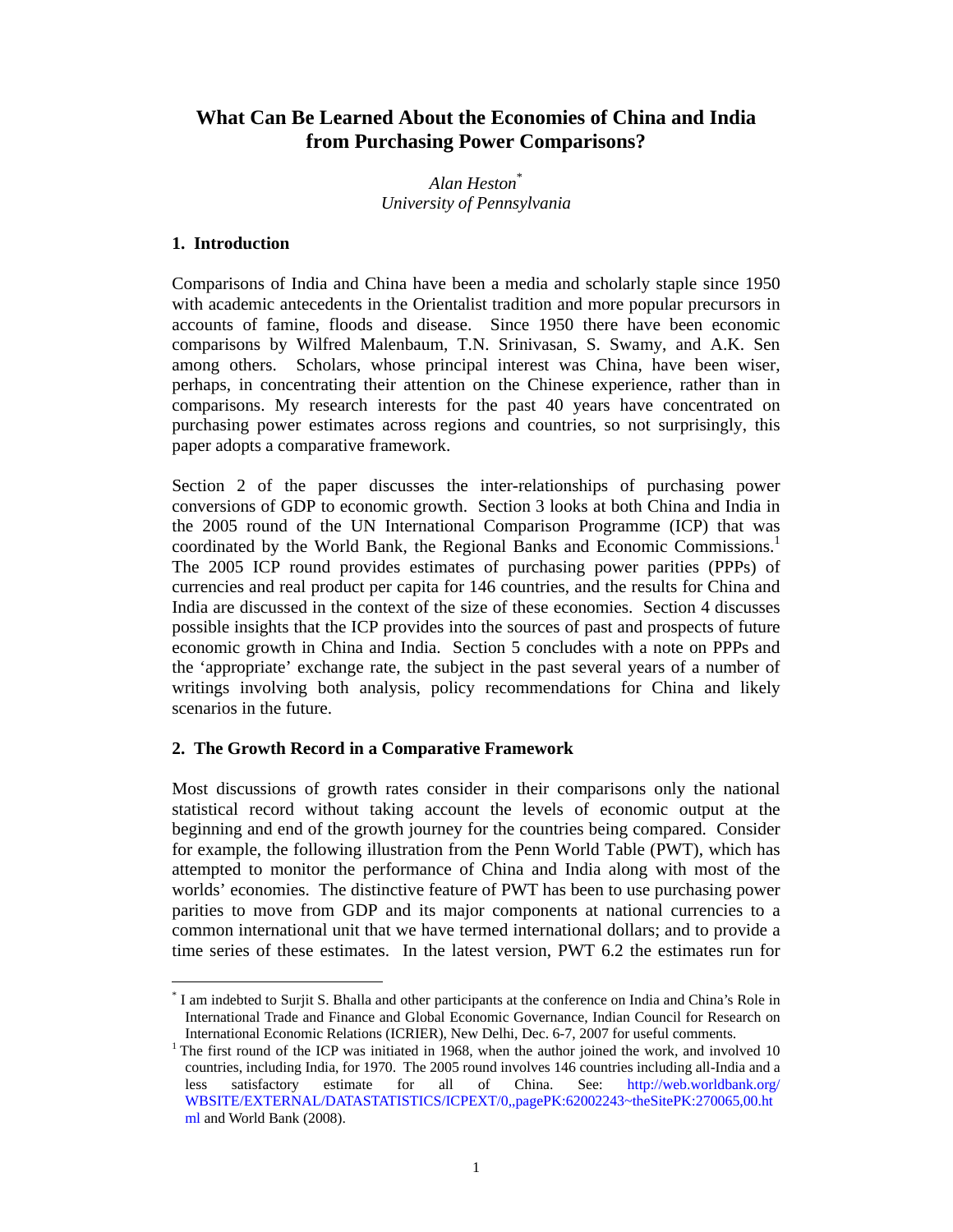some or all the years, 1950 to 2004, for some  $168$  countries.<sup>2</sup> This version, which is under revision, incorporates the 2006 official revisions of China's national accounts based upon new service sector surveys and Chinese official growth rates. Table 1 presents the per capita GDP of China and India in 1978 and 2000 in 2000 dollars converted at PPPs in columns 1 and 2. Columns 3 and 4 express these relative to the United States. If taken individually the economic performance of each country over this period might not raise eyebrows. But when China is compared to India, the estimates become implausible moving backward from 2000 (Column 5): in 1952 using official growth rates of both countries, an admittedly questionable excursion, India is 2.43 times China's per capita GDP.

| Year |                            | GDP pc                | As % of US   |              | <b>Ratio</b>      |
|------|----------------------------|-----------------------|--------------|--------------|-------------------|
|      | China<br>$\left( I\right)$ | India<br>$\mathbf{2}$ | China<br>(3) | India<br>(4) | India/China<br>5) |
| 2003 | \$4970                     | \$2990                | 14.3%        | 8.6%         | 0.60              |
| 1978 | \$669                      | \$1318                | 3.2%         | 6.0%         | 1.97              |
| 1952 | \$326                      | \$794                 | 2.7%         | 6.3%         | 2.43              |

|  | Table 1: Per Capita GDP Levels at 2000 Prices from PWT 6.2 |  |  |  |  |  |  |  |  |  |
|--|------------------------------------------------------------|--|--|--|--|--|--|--|--|--|
|--|------------------------------------------------------------|--|--|--|--|--|--|--|--|--|

Scholars such as Eckstein (1977), Malenbaum (1982), Swamy (1973), Clark (1965), and others who have looked at both countries over the past 50 years, might have given India a slight edge in 1952; China was emerging from civil war to a frosty international reception, while India had gained its independence, written its constitution and launched its First 5 year plan with international assistance. However, despite the ups and downs of China until 1978, observers would put China above India at the start of reforms in 1978; this conclusion would be based on a variety of real measures like caloric consumption, energy consumption, primary education and health status. Further, there are purchasing power studies around the beginning of reforms in China that clearly put Chinese per capita GDP above India by 20 to 50 percent. 3 Clearly official growth rates for both countries do not describe their comparative experience within acceptable margins, and may not be a very good starting point for understanding their growth experience or the lessons they provide for other countries.

 $2$  See pwt.econ.upenn.edu.

 $3$  Eckstein (1977) put Indian per capita GDP in 1952 at \$50 and that of China at \$60. Hollister (1958) undertook a bi-lateral PPP comparison of China and the U.S, for 1952 and 1955, placing China at \$146 in 1955. In PWT, India was \$145 in 1955, both in current prices. The closeness of these 2 numbers is totally by chance, but certainly places China in a similar position to India. Kravis (1984) carried out China-US PPP comparison that put per capita GDP at 12% of the US in 1975, and that of India, 6%, again very different from the what is implied by official growth rates going back from 2000. Ahmad (1983) carried out a PPP study for 1981 that also included India. It impied that in 1981 China's per capita GDP was 50% above that of India. The study used by Maddison (1998) in his work on China is based on Ren Ruoen and Chen Kai (1995), that less so than, Kravis, suggests China's economic position was higher than implied by official growth rates.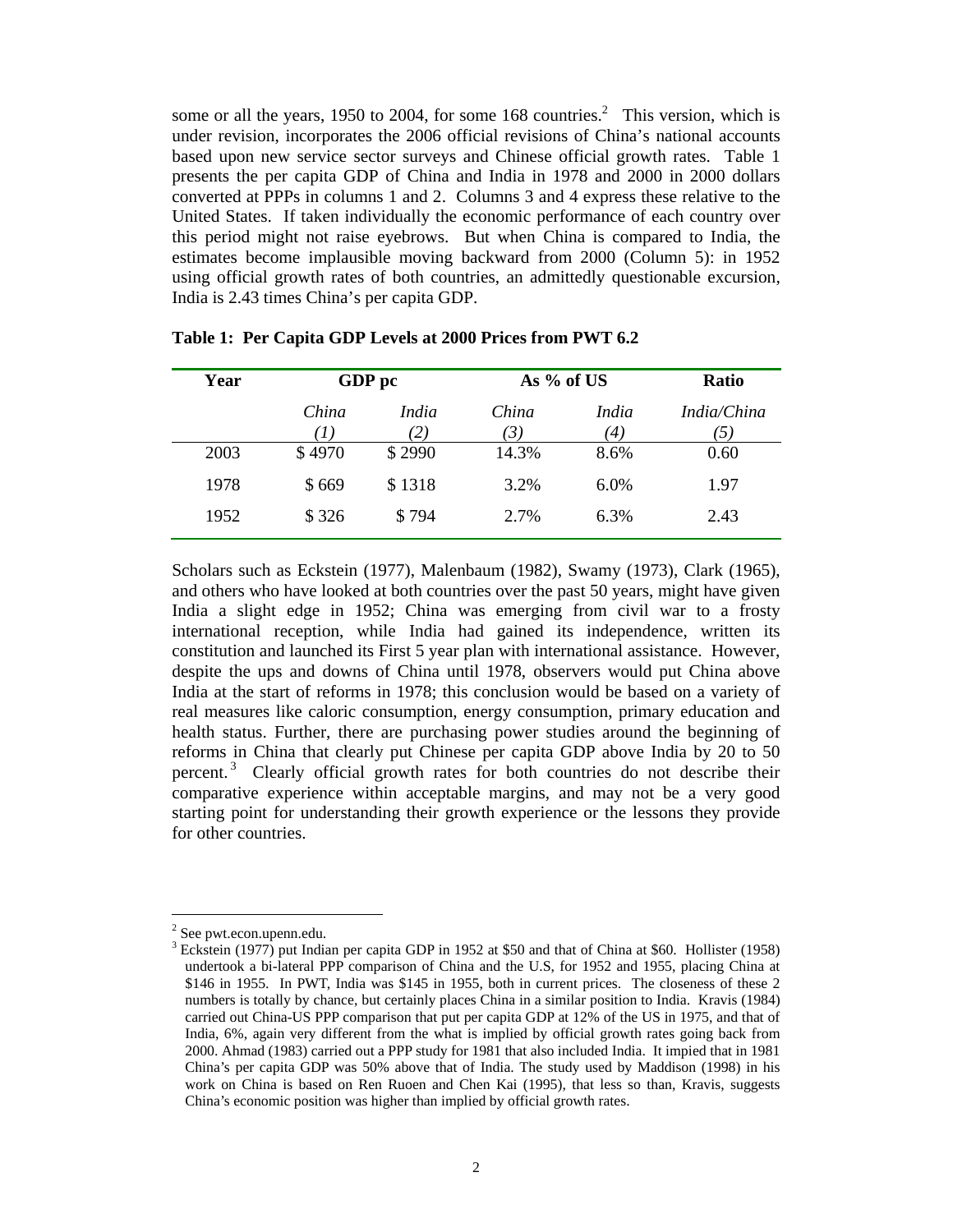#### **What is the Explanation?**

 $\overline{a}$ 

Most literature puts the blame on China's official growth rates. However, the discussion often gets complicated.<sup>4</sup> For example, it is frequently argued that if anything, China has underestimated its GDP, so how can it have over-stated its growth rates? The answer, in fact, is that the two phenomena are quite compatible.<sup>5</sup> Critics of Chinese growth rates have argued that the Chinese price statistics have underestimated the degree of inflation while defenders (Klein and Ozmucur, 2003) have pointed out that China has not made corrections for quality improvements, so in fact price indexes have a tendency to over-state inflation.

The recent paper by Harry Wu (2007) has focused on the official incorporation by China of their 2006 revisions of national accounts and he proposes a more plausible explanation. In the official revisions the current price statistics were adjusted upwards to reflect previously unrecorded output, particularly in the service sector. This was followed by a constant price series that is the basis for the estimation of growth rates of GDP. What Wu shows is that the official growth rates were maintained throughout the 1990-2005 period, while the current price production statistics showed some decline in the 1997-98 period in response to the Asian financial crisis. The only way to achieve the planned growth rates was to adjust the deflators of GDP downward in an inexplicable and undocumented way, so as to preserve the planned level of growth.

Put another way, OECD members and many other countries including India have followed the UN System of National Accounts over the past 40 years, and compute real GDP growth series by dividing estimates of current production by independently estimated price deflators. The rate of growth is thus a residual. What Wu is arguing is that in China, current production and planned growth rates are taken as truth, and the GDP deflator is residually derived. $6\,$  In contrast to China, Indian planning shortfalls have historically been freely reported with the opposition blaming policies of the current government, and with the current government blaming external factors, like the monsoon. None of this necessarily puts into question the increasingly accepted view that China is now or soon will be the second largest economy in the world. However, this discussion of growth rates is intended to question some of the projections of growth for China into the future for two reasons, one because of likely overstatement, and two because of structural factors to be discussed in Section 4.

<sup>&</sup>lt;sup>4</sup> The discussion here focuses on growth rates, but there has also been a fairly heated discussion between Carsten Holtz and Angus Maddison (Holz, 2006) regarding the latter's adjustments to levels

of Chinese GDP.<br><sup>5</sup> Many adjustments that raise the level of GDP or major components are done once only, but many require substantial adjustments in earlier years too. Suppose older series put GDP at 50 in 1990 and 100 in 2005, with the service sector being 15 and 30 respectively. A new survey raises the service sector to 50 and GDP to 120 in 2005, and to 30 and 65 in 1990. The old growth showed a doubling  $(100/50)$  of output the 15 years, and the new growth rate, an 85% increase.  $(120/65 - 1)*100$ . This amounts to a slower growth than before correcting for undercounting of the level of services in GDP. 6

<sup>&</sup>lt;sup>6</sup> China derives its constant price series from the production side of the accounts which means that there are different deflators for the major sectors like agriculture, industry, services and the like. The implication of Wu's analysis is that the deflators of some of these sectors take up the slack. Section 4 discusses the likely case that deflation of the tertiary sector is a suspect and the implication this has for understanding future growth prospects in both China and India.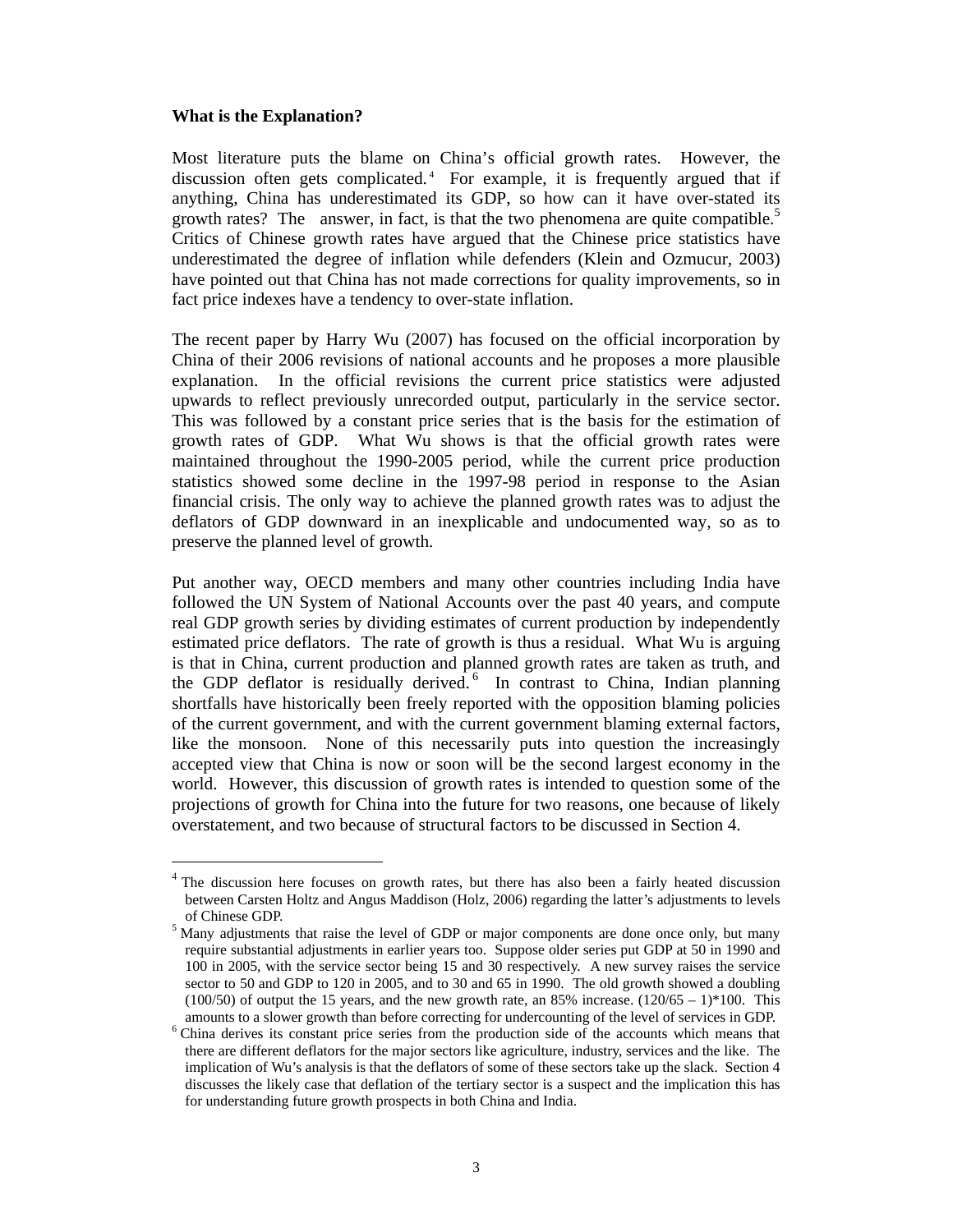Maddison and Wu (2007) have suggested lower growth rates than official rates, namely 7.85% p.a. versus 9.60% for total GDP. This growth restatement is based primarily on adjustments to the official rates for industrial production and services. Table 2 presents in column (1) the official levels of GDP per capita for China where the value in 2003 is set as an index of 100; columns (2)-(4) do the same for the Maddisson and Wu estimates (MW) and the PWT 6.2 estimates for China and India. Column (1) suggests that compared to 2003 levels of 100, per capita GDP at constant prices was 6.9 in 1952 and only 13.6 at the start of reforms.<sup>7</sup>

| Year | <b>Official</b> | <b>Maddison</b><br>& Wu |                   | <b>PWT62</b> | <b>Ratio</b><br><b>Maddison</b><br>$\&$ Wu | <b>Ratio</b><br><b>PWT62</b> |
|------|-----------------|-------------------------|-------------------|--------------|--------------------------------------------|------------------------------|
|      | China           | China                   | China             | India        | India/China                                | India/China                  |
|      | (1)             | (2)                     | $\left( 3\right)$ | (4)          | (5)                                        | (6)                          |
| 1952 | 6.9             | 11.2                    | 6.6               | 26.5         | 1.00                                       | 2.43                         |
| 1978 | 13.6            | 20.4                    | 13.5              | 44.1         | 0.91                                       | 1.97                         |
| 1990 | 31.7            | 39.0                    | 33.6              | 63.5         | 0.69                                       | 1.13                         |
| 2003 | 100.0           | 100.0                   | 100.0             | 100.0        | 0.42                                       | 0.60                         |

#### **Table 2: Official, MW, and PWT Indexes of Per Capita GDP**

The adjustments proposed by Maddison and Wu are incorporated in column (2).Column (3) is close to, but not identical to the official series in column (1); the difference arises because PWT applies slightly different weights than contained in the official statistics to the growth rates of the four expenditure components, consumption, investment, government and the net foreign balance.<sup>8</sup>

Column (5) asks the following question? If India and China had equal per capita GDPs in 1952, what would be the relationship of India to China in subsequent years assuming the PWT values for India and the adjustments of Maddison and Wu for China? So in column (5) for 1952 the ratio of GDP per capita of India to China is taken as 1.00 Even though China experienced much larger swings during the Great Leap and Cultural Revolution the experience of China and India over the whole period 1952 to 1978 was fairly similar, namely slow growth. In the column (5) scenario, China pulled significantly ahead of India after the reforms began in 1978 reaching a per capita GDP in 2003 that was more than double that of India.

Column (6) is simply a restatement of the last column of Table 1, filling in the rows of Table 2. for years in addition to 1978 that are used by Maddison and Wu. As noted, column (6) relies on official series in China and India, using PPPs for GDP that are

 $<sup>7</sup>$  Official Chinese statistics present a time series of national accounts beginning in 1978. However the</sup> State Statistical Bureau and the Hitotsubashi University (1997) put the national accounts of China in the form of the UN system of national accounts (SNA) from 1952 to 1978. These estimates were based adjustments of the older national accounts of China that used the Material Product System of national accounts used in Soviet-bloc countries. 8

<sup>&</sup>lt;sup>8</sup> The relation of the indexes of India to China may appear larger in Table 2 (Column 4 to 3) than in Table 1; this is because in Table 2, 2003 is set at 100 for both countries. Because the level of per capita GDP in China is much larger than India in 2003, it is not really appropriate to compare the two indexes.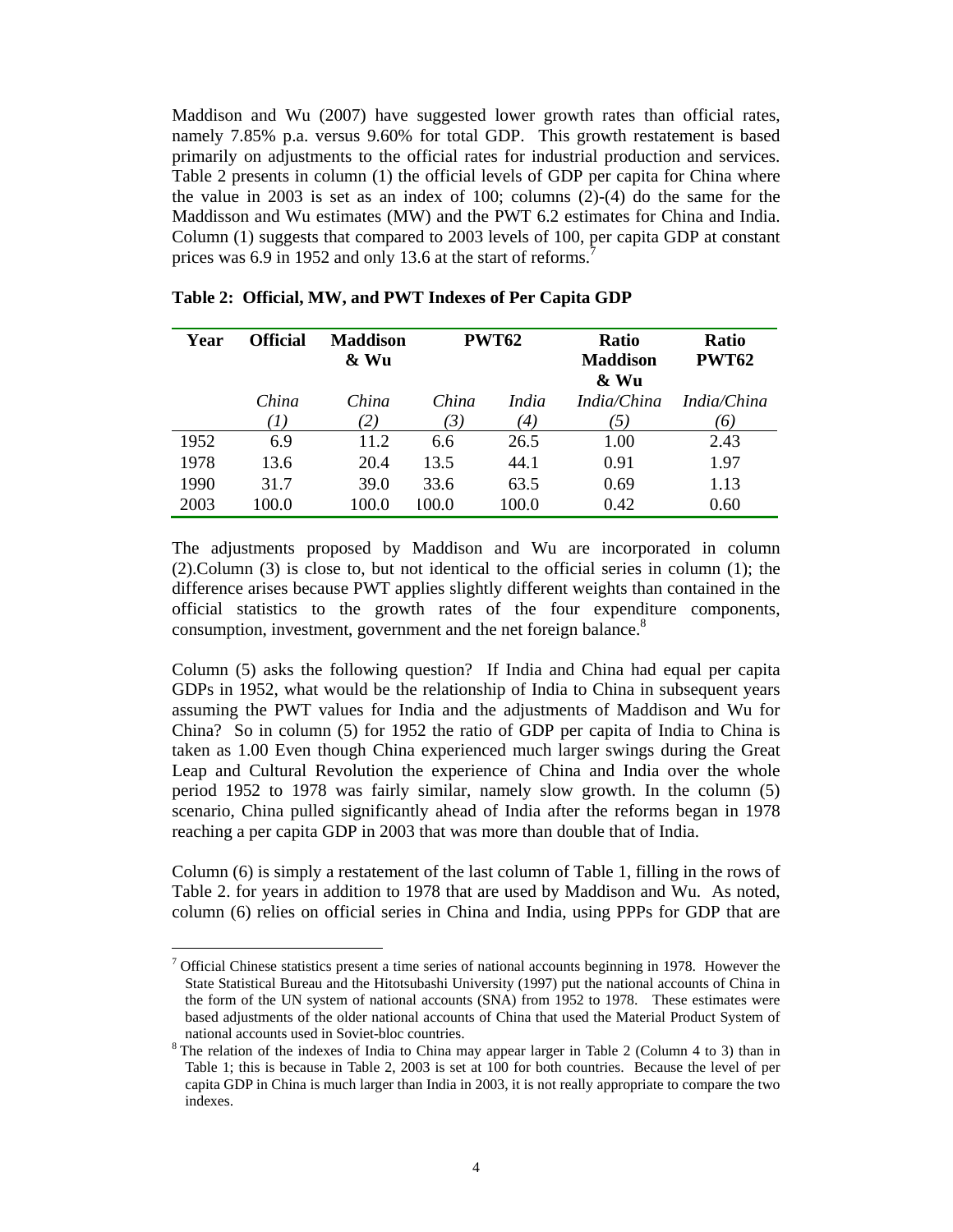somewhat different than those of Maddison and Wu to obtain the starting levels of GDP per capita. The conclusion is that the growth rates of China implicit in column (5) provide us with a much more plausible comparison of the economic performance of China and India than provided by column 6.<sup>9</sup>

The discussion of growth rates so far has focused on consistency over the past 30 to 55 years. But our conclusion clearly has implications for projections that are based upon past growth rates. For example, the Economist (June, 30, 2007, p.31) presents a Goldman Sachs GDP forecast, beginning at a lower base than PWT, that puts the total size of the Chinese economy as passing the United States 2025, when both would have \$20 trillion in 2006 prices. Such forecasts are based on past official growth rates, which if overstated, bring into question the value of such projections. There are other reasons that past growth, at official or other rates, may not be a guide to future experience, which are taken up on Section 4.

## **3. Levels of GDP in China and India**

China and India have been leaders in advocating that their votes in the IMF should be based upon their GDP converted at PPPs; while at the same time maintaining that the United Nations should continue the use of exchange rates for determining their contributions. This is hardly surprising since votes in the UN are primarily by membership and in the World Bank and IMF by size of the economy. Compared to exchange rates, the use of PPPs would in 2003 raise China's GDP by a factor of 4.2 and India's by 5.7 relative to the United States in PWT.

Another way to express this relationship is the national price level, the PPP/Exchange Rate expressed as a percentage. In 2003 these estimates in PWT were 17.5 in India and 23.9 in China, meaning it would take \$ 0.175 in India and \$ 0.239 in China to purchase what a dollar would buy in the United States over the bundle of goods that make up GDP. The fact that non-tradable goods like construction, education, personal services and general government comprise over half of GDP helps make such differences easier to comprehend. The PWT estimates of PPPs for China and India are approximately the same as those used in the World Bank and in the IMF for its World Economic Outlook. One point that emerges is that China's price level is not different from that of countries at similar levels of income, a point not usually made clear in the discussions of whether the exchange rate of China is undervalued.

## **More Recent PPP Estimates**

 $\overline{a}$ 

The price levels quoted above are at the lower end of the spectrum of estimates that have been put forward in recent years for China and India. That is, they place the GDP of these countries higher than others who on plausible grounds argue for numbers that are often 2/3 or half of that in PWT or the World Bank. The good news is that the Final Report of the 2005 ICP has been released and includes new estimates of real GDP levels for both China and India. The other news is that the results have generated a fair amount of controversy primarily because the substantially lower the position of a number of countries in Asia, China and India included, relative to the OECD countries.

<sup>&</sup>lt;sup>9</sup> In PWT 6.3 it is proposed to provide series for China using both sets of growth rates.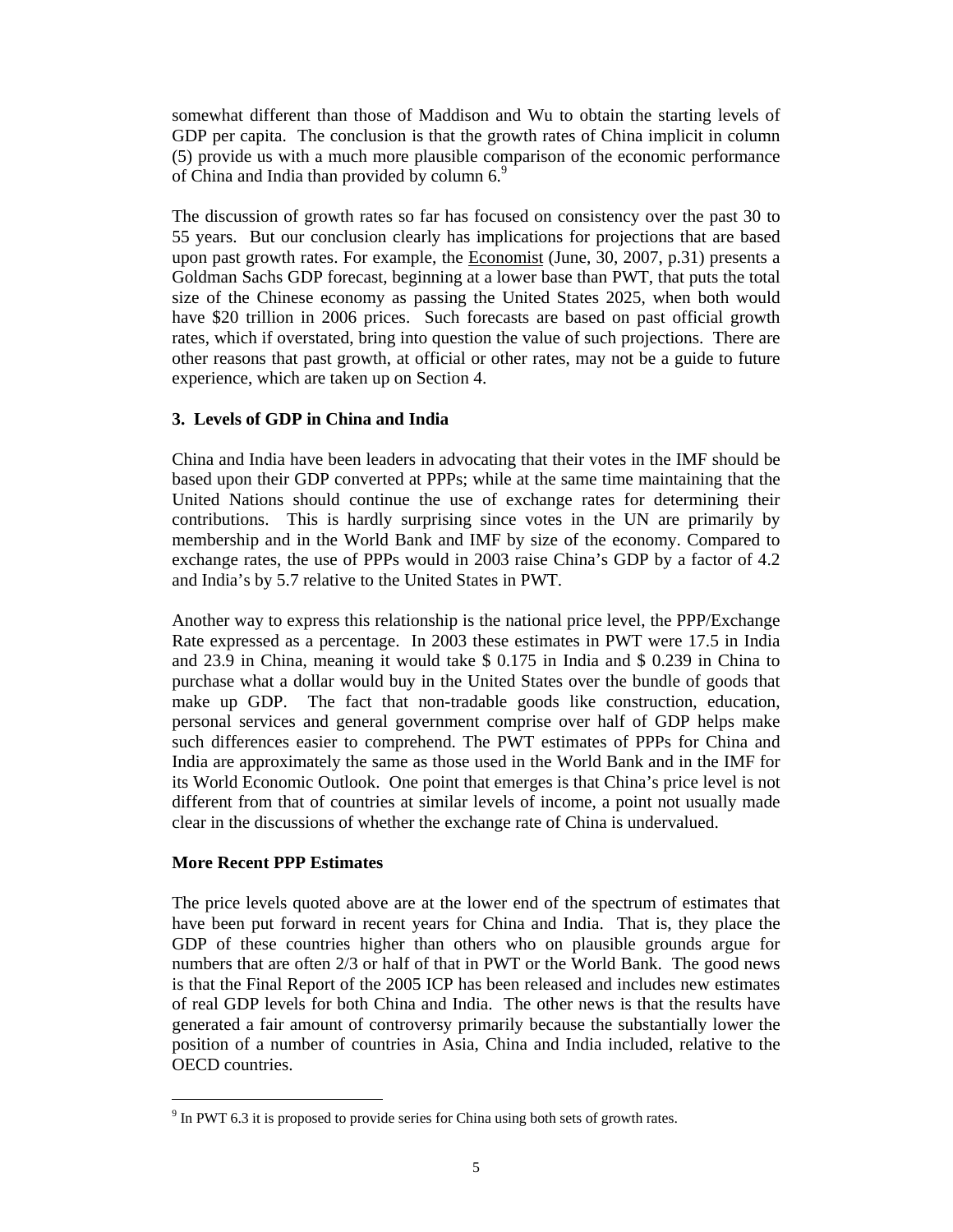#### *Some Background to the 2005 ICP Estimates*

India participated in the first round of the ICP covering 10 countries for 1970 (Kravis, Kennessey, Heston and Summers, 1975), and like a number of other countries, has had a love-hate relationship with the project over the years. In contrast, China has never fully participated in the ICP, which has given rise to what might be termed partial surveys (see footnote 4). Full participation requires that a country provide a detailed distribution of expenditures for about 130 basic headings like rice, public transport and residential construction. For each heading countries must also provide national annual average prices of 3-6 product specifications per heading. This price collection is the truly international characteristic of the work that permits estimation of PPPs at both detailed and aggregate levels.

#### *The 2005 Estimates*

The Asian Development Bank coordinated the 24 Asia-Pacific countries, including China and India, who participated in the 2005 ICP comparisons for which the World Bank served as the Global Office. The Final Global results, released in May, 2008 for the 146 countries, are summarized in Table 3. Column 1 provides the results of ICP 2005 and Column 2 the totals in the World Development Indicators (WDI) of the World Bank, aggregates that are similar to PWT though there would be differences for individual countries. Both Columns 1 and 2 are much closer to each other than to exchange rate totals as given in Column 3, a result found in all rounds of the ICP since 1970. What has caught the attention of many commentators is the smaller share of a smaller World GDP of Africa and particularly Asia, the latter accounted for mainly by China and India. (Note also that Japan, Korea and Mexico are in the OECD in Table 1). Turning specifically now to China and India, the new results are provided in Table 4 for China, India and select countries including the earlier estimates from PWT. The World Bank Report discusses some important reasons for the 40% reduction in the positions of China and India compared to the previous WDI (and PWT) results. The discussion below examines several of these issues and suggests how users familiar with the earlier estimates might want to think about the new estimates in terms of the place of China and India in the world economy.

| <b>GDP 2005</b>     | <b>ICP 2005</b> | <b>Previous</b> | <b>GDP</b>     |
|---------------------|-----------------|-----------------|----------------|
|                     | <b>GDP</b> @PPP | <b>GDP</b> @PPP | $\omega$       |
|                     | (\$ billions)   | WDI             | <i>ExRates</i> |
| World-146 countries | 54,975          | 59,712          | 44,306         |
| High income: OECD   | 31,422          | 31,726          | 33,342         |
| Africa              | 964             | 1,264           | 486            |
| Asia and Pacific    | 10,971          | 16,367          | 4,221          |
| <b>CIS</b>          | 2,269           | 2,171           | 970            |
| South America       | 2,698           | 2,911           | 1,411          |
| West Asia           | 1,158           | 932             | 588            |

#### **Table 3: The size of the world economy**

*Source: Taken from Table 1 of the ICP 2005 Report*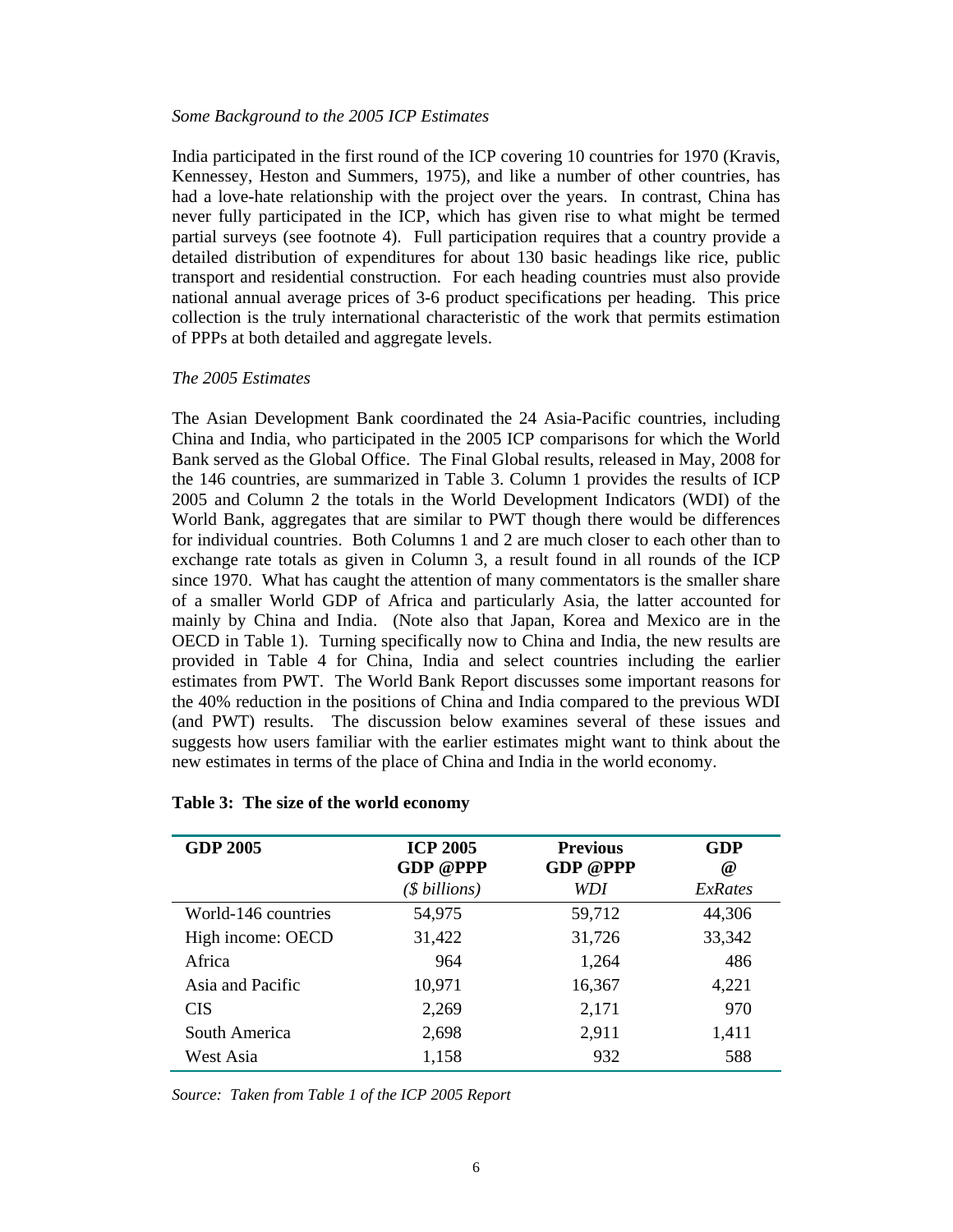One reason offered for the large changes in Table 3 for Asia, Africa and W. Asia is that participation in the 2005 ICP was 146 countries, and all benchmark comparisons for countries in these 3 regions were non-existent or over 10 years old.

Table 4 presents the final estimates of the Bank placing China as the  $2<sup>nd</sup>$  largest economy in the world, with Japan  $3^{rd}$ , and Germany  $4^{th}$ , just above India. These results are a major departure from exchange rates, but also considerably lower than the numbers in PWT or previous Bank publications. The resources devoted to this round of the ICP in terms of regional consultations and price validations were much more than in previous comparisons. So the 2005 round should be much improved, so the question arises as to whether there are there reasons that the new numbers are so much lower than previous estimates for China and India?

| Country                | GDP pc<br>(billions)       | <b>Price</b><br>Level | <b>GDP</b><br>(billions) | <b>GDP</b><br>pc            | <b>Population</b><br>(thousands) | <b>Exchange</b><br>Rate  |
|------------------------|----------------------------|-----------------------|--------------------------|-----------------------------|----------------------------------|--------------------------|
|                        | \$ at<br>Exchange<br>Rates | $US=100$              | $\mathcal{S}$ at<br>PPPs | $\mathfrak{g}_{at}$<br>PPPs |                                  | Local<br>curvency/<br>\$ |
| China                  | 1721                       | 42                    | 5333                     | 4091                        | 1303720                          | 8.19                     |
| India                  | 707                        | 33                    | 2341                     | 2126                        | 1101318                          | 44.10                    |
| United                 | 41674                      | 100                   | 12376                    | 41674                       | 296497                           | 1.00                     |
| <b>States</b><br>Japan | 30290                      | 118                   | 3870                     | 30290                       | 127800                           | 110.2                    |
| World                  | 7230                       | 81                    | 54976                    | 8971                        | 6128000                          |                          |
|                        |                            |                       |                          |                             |                                  |                          |

|       | Table 4: Preliminary World Bank Estimates for 2005 of Levels of China and |  |  |  |  |  |
|-------|---------------------------------------------------------------------------|--|--|--|--|--|
| India |                                                                           |  |  |  |  |  |

*Source: Taken from Table 1 of the ICP 2005 Report*

#### *The 2005 Results and Earlier Benchmarks*

This section provides 4 reasons why the 2005 Round might lower Asia's position in the world economy in comparison with previous rounds. We begin with the urban nature of price collection in China; 2nd is the treatment of government administrative services and other non-priced output; 3rd is linking of regional comparisons into the world economy; and 4th is the treatment of the net foreign balance.

#### **(1) National Average Prices**

China agreed to participate in the ICP in the 1993 and 2005 comparisons but on a limited basis providing mainly urban prices. In 1993 the plan was to compare Shanghai with Tokyo and Guangdong with Hong Kong; the Shanghai comparison was never made public but the Guangdong comparisons was completed and was described in the publication of ESCAP (1999). Of course, that leaves the question of how you go from Guangdong to all of China, and in the ESCAP publication, this was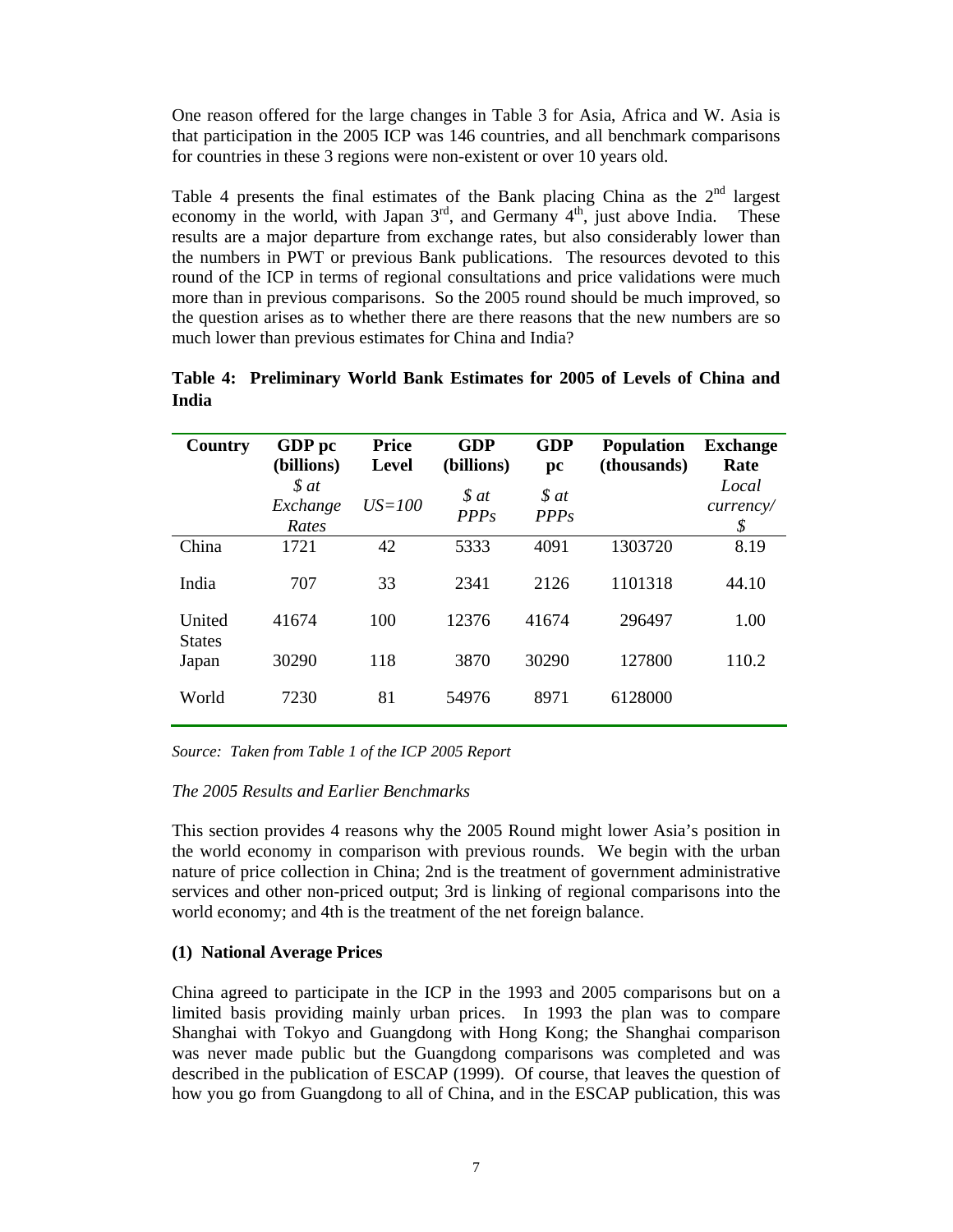not attempted. Interestingly there is a long tradition of such city-to-city comparisons going back to a Shanghai-Tokyo comparison for 1955.<sup>10</sup>

The price collection by China in 2005 took place in 11 cities and their surrounding areas. The expenditures refer to all of China and the prices were moved to an all-China basis to replicate the inputs of fully participating countries. Like the 1993 comparison, the relationship of urban to rural prices is the critical step and the method used in 2005 did not involve any price information beyond that provided to for the ICP. There have been no official studies of rural-urban price differences. There are urban and rural expenditure surveys that permit comparisons of unit values of many food items and several non-food items like tobacco, fuels and power, and transport. Some research has been carried out with these expenditure surveys but permission to make any results of these studies public has not been forthcoming. Further, even if these results were available, the consumption items for which price differences appear largest are items like housing, medical, and personal services.<sup>11</sup> These are precisely the items that have not been surveyed or measured very well in most studies.

One early argument was that price collection in China was organized in a way that provided prices that were too high because of some combination of choice of brand, outlet or center for collection. The price collection by China in 2005 took place in 11 cities and their immediate surrounding areas that had some rural and some urban characteristics. In their review of the Chinese results for the purpose of producing new poverty lines Chen and Ravallion (2008, Figure 1) concluded that the provinces of 11 ICP cities represented the range of urban poverty lines in all provinces, an encouraging finding. Their conclusion is based on rural and urban poverty price levels that they independently estimated by province for 2002. In that study the 11 urban provinces used in the ICP had an average poverty line of 1243 yuan, which may be compared to an all province urban average of 1195 yuan, and an average rural line of 849 yuan. This line was based upon actual region specific food bundles and so it can be interpreted as price differences between rural and urban areas for a poverty bundle. It is clear that the 11 ICP provinces were only slightly more affluent than all cities.

However, it is unlikely that the 11 cities represented the price levels of urban centers in their provinces. For example, Chen and Ravallion report that National Bureau of Statistics (NBS) chose those cities because they were most likely to have outlets carrying the types of products and brands in the ICP specifications. Chen and Ravallion also note that the rural areas were closer to what would be suburbs than rural areas, and of the 1700 outlets sampled (an impressive number in ICP practice) about 22% were in these 'rural' areas. They conclude that a downward adjustment of 35% is required in the 2005 results for China for purposes of approximating prices in rural areas in their poverty analysis.

<sup>&</sup>lt;sup>10</sup> See Mizoguchi (1968). This study found that the urban price level in Japan was about 30% higher

than in China. The study was also consistent with Colin Clark's estimates in Clark (1965, 1976).<br><sup>11</sup> For example, Aten (2006) shows that for the United States, prices of commodities increase only slightly as you move from low income small urban areas to higher income centers like New York or San Francisco, whereas service prices rise fairly sharply. Overall prices differ by over 60% across the 38 BLS centers that are surveyed.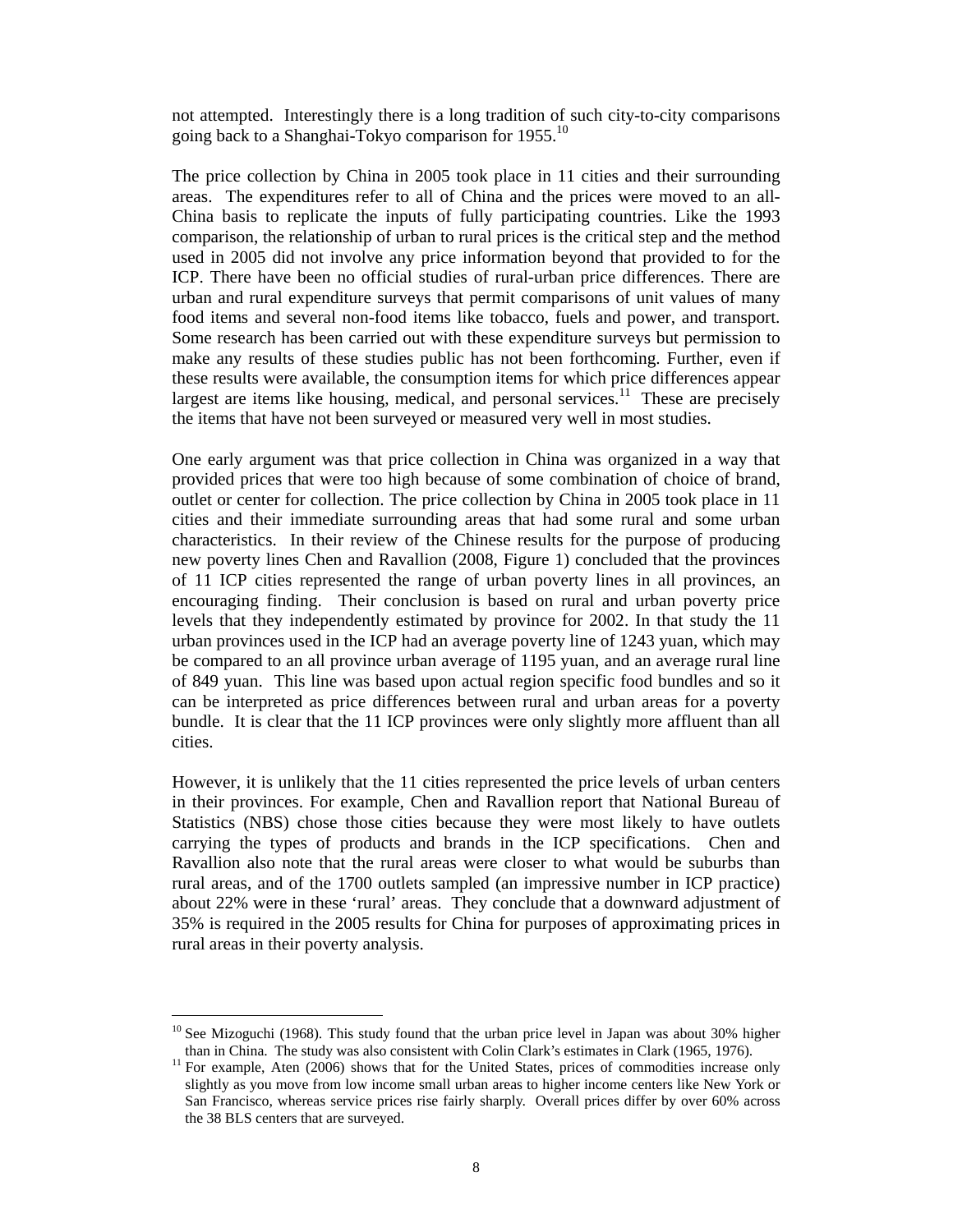Brandt and Holz (2006) have made the most comprehensive set of comparisons of rural-urban and regional price levels in China for 1990 updating the results to  $2004$ <sup>12</sup> As more and more of the urban housing is market priced, the rural-urban differentials for rented and owner-occupied housing have increased in China. However, in their work Brandt and Holz only approximate rental differences by the cost of construction taking no account of the scarcity value of land. If there is a direction of error in their estimates, it is to understate the difference between rural and urban prices in China. Table 5 presents a summary of the Brandt-Holz estimates.<sup>13</sup> For a common or joint basket of goods that holds quantities equal, the cost in rural and urban areas for 2004 is given in columns (1) and (2). Urban prices as a percent of rural prices are given in column (3). Several points are worth noting.

First there appears to be much more difference between prices across the provinces than between rural and urban areas within provinces. For example, the joint basket in rural Beijing is 84.7% higher than in rural Chongquing. The largest urban-rural difference across provinces is 43.5% in Chongquing. The costs of a common basket in urban Beijing is 50.9% higher than in urban Chongquing. Table 4 highlights why it is difficult to move from urban to national prices in a large country like China.

Consider the 1993 urban comparison that was made for Guangdong-Hong Kong. This comparison, which involved statisticians from both countries, estimated that the PPP of Rmb/HK\$ over GDP was 0.466 when the exchange rate was 0.743, implying a price level 62% of that in Hong Kong. These estimates were done with considerable care but often the attempt to compare the same qualities may have led to selecting items in China that were not commonly consumed. This is particularly true in clothing and footwear where it was estimated that the price level in China was 64% above that of Hong Kong. Further, these bilateral price levels also tend to overstate the prices in China compared to what happens in a multilateral comparison. But even allowing for these factors the price level for Guangdong is likely to have been 55% that of Hong Kong in 1993, much higher than the all-China price level of 25% that PWT and the Bank are using. Are such differences between urban and national price levels plausible?

Looking at Table 5, urban Guangdong prices are 73% above the average for rural China and 34% above urban China. If these factors were used if would suggest the price level in all of China was 35% of Hong Kong circa 1993. Hong Kong was in turn, 82% of the price level of the United States in 1993, so a price level of China that was under 30% of the US is consistent with these numbers.

<sup>&</sup>lt;sup>12</sup> The Brandt-Holz estimates have been used by Sicular, et.al.  $(2007)$  to compare the rural-urban

income gap in China.<br><sup>13</sup> In their paper they prefer an adjusted CPI index for rural areas to update their 1990 base estimates. These estimates only go to 2002. In column 1 their estimates have been extrapolated to 2004.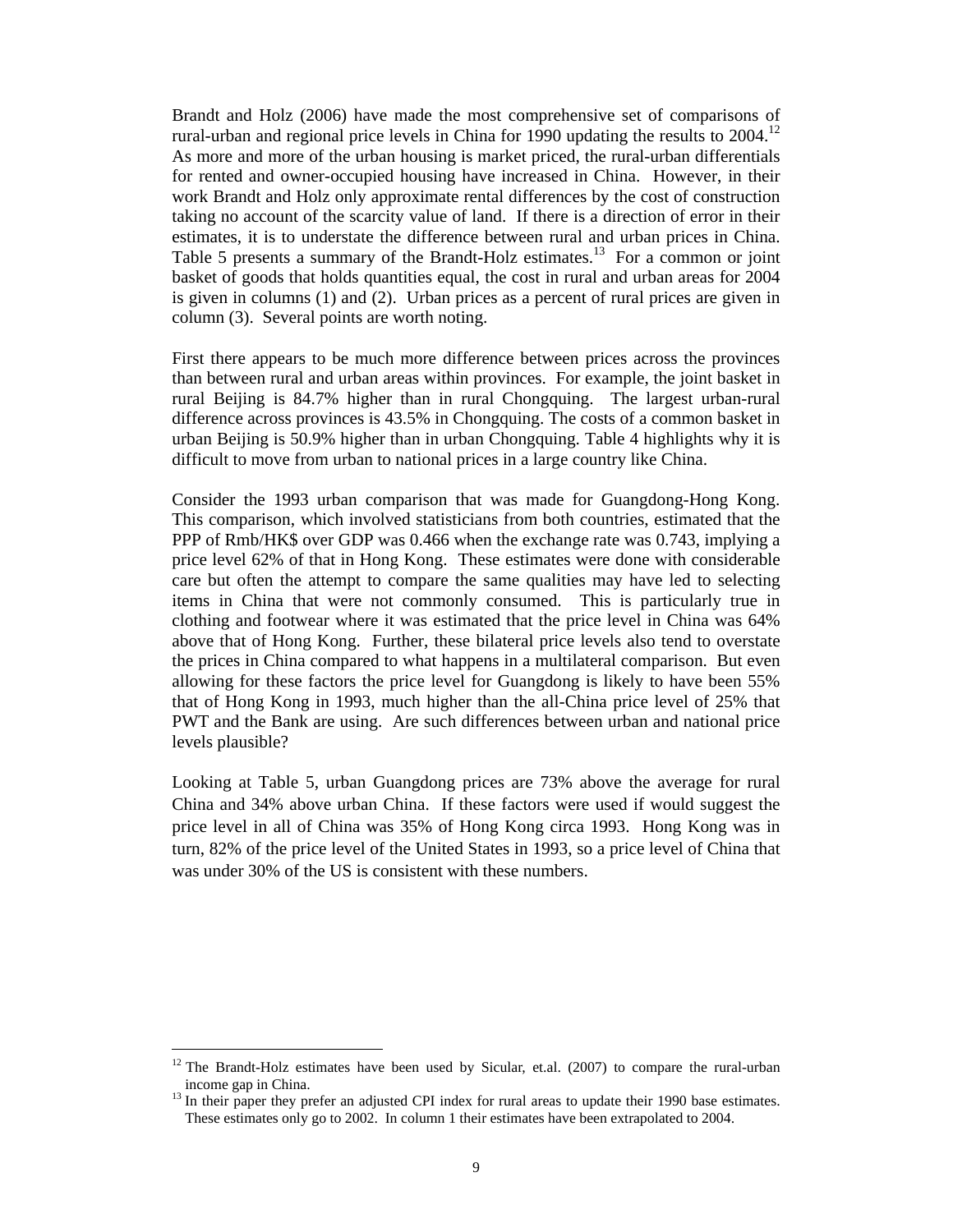| Area         | <b>Rural Prices</b> | <b>Urban Prices</b> | Urban/rural (%) |
|--------------|---------------------|---------------------|-----------------|
|              | Adjusted            | Official CPI        | Extrapolated    |
|              | (I)                 | (2)                 | (3)             |
| Nationwide   | 1486                | 1924                | 129.5           |
| Beijing      | 2240                | 2627                | 117.3           |
| Tianjin      | 1795                | 2120                | 118.1           |
| Hebei        | 1320                | 1807                | 136.9           |
| Shanxi       | 1451                | 2028                | 139.8           |
| Neimenggu    | 1429                | 1864                | 130.4           |
| Liaoning     | 1393                | 1963                | 140.9           |
| Jilin        | 1414                | 1814                | 128.3           |
| Heilongjiang | 1425                | 1867                | 131.0           |
| Shanghai     | 2197                | 2586                | 117.7           |
| Jiangsu      | 1611                | 2061                | 127.9           |
| Zhejiang     | 1541                | 2076                | 134.7           |
| Anhui        | 1663                | 1843                | 110.8           |
| Fujian       | 1561                | 2127                | 136.3           |
| Jiangxi      | 1489                | 1883                | 126.5           |
| Shandong     | 1473                | 1968                | 133.6           |
| Henan        | 1427                | 1805                | 126.5           |
| Hubei        | 1627                | 2011                | 123.6           |
| Hunan        | 1835                | 1956                | 106.6           |
| Guangdong    | 1819                | 2569                | 141.2           |
| Guangxi      | 1655                | 1819                | 109.9           |
| Hainan       | 1873                | 2474                | 132.1           |
| Sichuan      | 1471                | 1911                | 129.9           |
| Guizhou      | 1924                | 1862                | 96.8            |
| Yunnan       | 1857                | 1922                | 103.5           |
| Xizang       | 1654                | 1846                | 111.6           |
| Shaanxi      | 1911                | 1953                | 102.2           |
| Gansu        | 1792                | 1828                | 102.0           |
| Qinghai      | 1547                | 1951                | 126.1           |
| Ningxia      | 1683                | 1871                | 111.2           |
| Xinjiang     | 1637                | 1860                | 113.6           |
| Chongqing    | 1213                | 1740                | 143.5           |

**Table 5: Rural-Urban Price Differences by Province (2004)** 

The Brandt-Holz work is based on unit values and has other limitations that leads one to ask whether the differences they report by region are high relative to other countries. Aten (2006) reports that for the 38 urban centers used by the US for the CPI the differences between small southern urban areas and San Francisco are large, 80 versus 130% of the US average in 2003. From the million plus prices collected, Aten is able to obtain about 25,000 annual average price observations for 256 entrylevel items collected by the BLS from which price level differences over all of consumption can be estimated. This is a rich data set that has now been updated to include 2004 and 2005 with similar findings, so that we can be fairly certain that the range across US urban areas is around 60%, suggesting that the Brandt-Holz estimates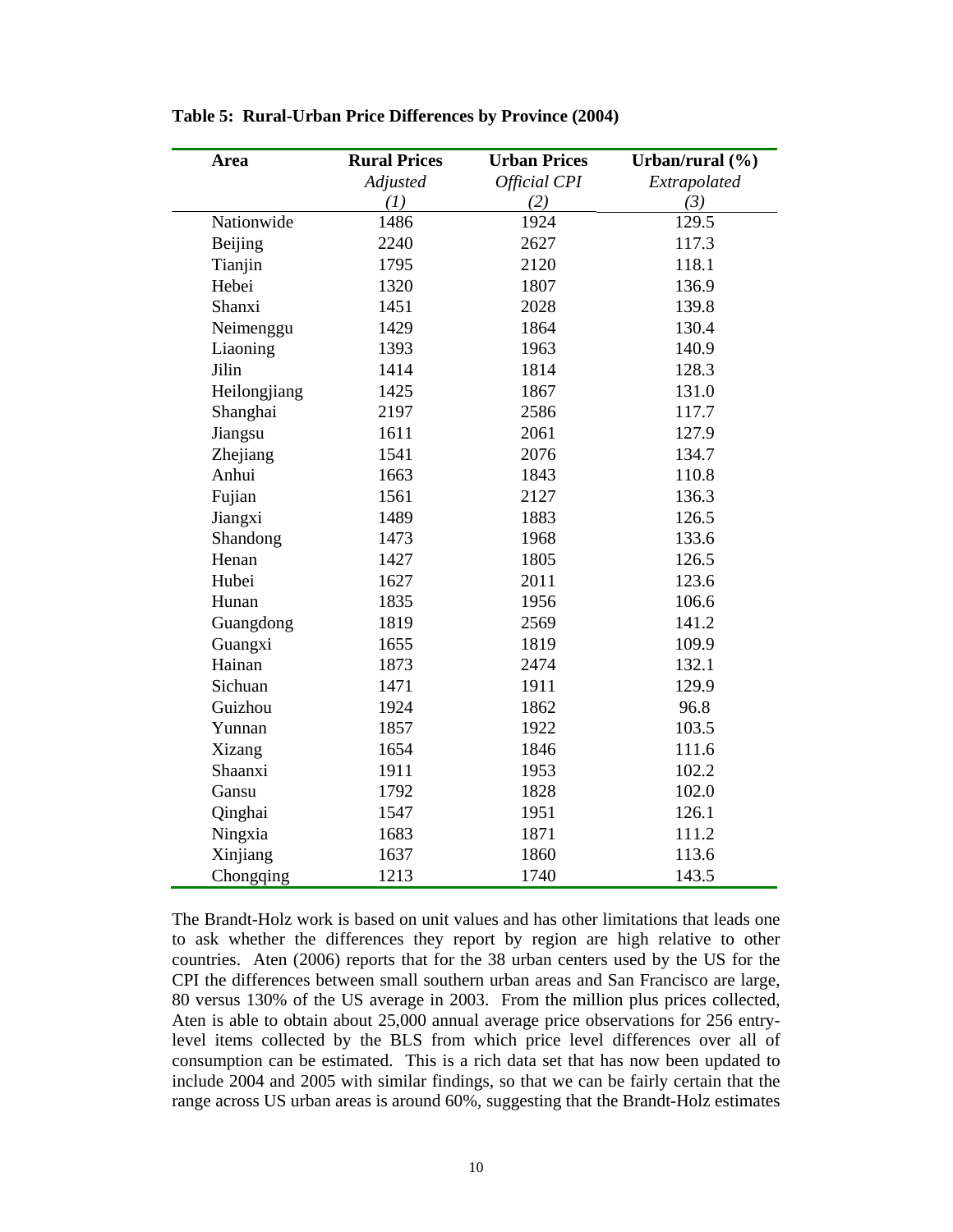for China are not unreasonable. Aten also finds that the gradient of prices from low to high is not large for goods, but it is much steeper for services, a common finding of previous rounds of the ICP across countries. Unfortunately, it is service items like housing, medical, and personal services that have not been surveyed or measured very well in the ICP, or the expenditure surveys that underlie the Brandt-Holz study.

But is the situation of price collection for the ICP so different in China as other large developing countries? There are other large countries like India, Nigeria, Egypt, Brazil, Bangladesh or Indonesia, where the extent of coverage of price collection, or adjustment to national averages is not as clear. For the ICP India uses prices in a number of cities broadly covering the most important regions of the countries and modifies these based upon their rural labor price index. However, in rapidly growing countries like India or China, price collection is not being carried out in an economic environment where spatial differences are close to being in long-term balance. That is disparities are probably larger than they will be in less interesting times, and less well measured than they will be when the framework for price collection catches up with the economies. And the big differences by region are not for commodities, which are easier to price, but for services, where differences can easily be 50% or more. The main reasons for service price differences are site rent which means services provided in large urban areas including housing, must cost more than smaller cities, less accessible regions and rural areas; and the lower wage rates of service workers in these areas.

This raises a more general question for the ICP as between large, diverse countries and smaller city-states. National average prices for countries like Hong Kong, Singapore and Luxembourg are quite fully covered in the outlets used for their CPIs. However, for large countries like Brazil, China or India this is less likely because prices within a country will move in unison over time so the CPI does not require full country coverage. This means the framework for collecting prices for non-tradable services does not adequately reflect internal price differences within large developing countries compared to very small countries or more affluent highly urban economies. This factor tends bias price levels in large developing countries upward.<sup>14</sup>

Until there has been more analysis of the detailed ICP results not much more can be said about how we should interpret price levels between small and large developing countries as reported in the  $2005$  ICP.<sup>15</sup> One approach to this is to compare unit values from expenditure surveys in ICP countries, that do cover the whole of

<sup>&</sup>lt;sup>14</sup> This would tend to lower the volume of services if the national accounts adequately capture the expenditures on some of these services, for example the site rent involved in rural housing. Since the national accounts may well miss some of these expenditures, the bias in price collection may well be partially offset, so that volume comparisons are less affected.

<sup>&</sup>lt;sup>15</sup> Large high-income countries like the United States, France or Australia essentially provide urban prices for commodities and services. While this is similar to what is done in many of the lower income countries in the ICP, the consequences are not large because the higher income countries are more urban and make more purchases in urban areas or online. The EU asks countries to supply an adjustment factor to move urban prices to a national level, but the factor used for most items is 1.0 meaning no adjustment. There is a directive in the EU for Eurostat to estimate regional price levels within countries but this has not been funded or implemented. An important exception is housing, where EU countries collect rents on several sizes of apartments and houses, with different amenity combinations on a more national level. The US estimates a hedonic regression using the appropriate specifications to supply rent price levels.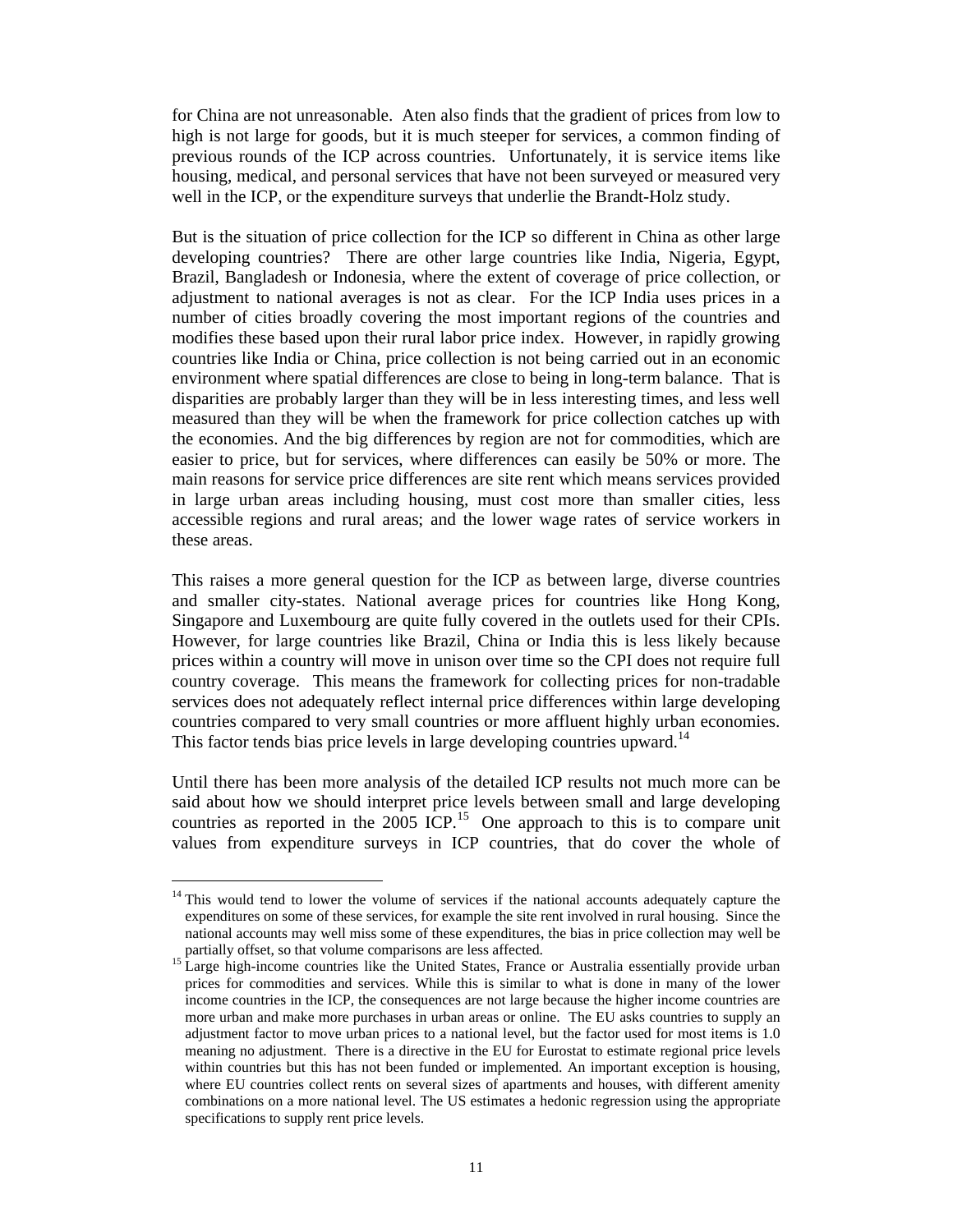countries, with corresponding ICP prices. We do have estimates noted above that prices in rural China may be 35% below those in urban areas for a poverty bundle. For all of China, however, this affect for rural-urban price difference is likely to be less because for those not in poverty, a higher proportion of the purchases are for goods for which price differences are less. However, regional differences appear to be large in China, and it would appear that price collection took place in urban areas with higher than average prices so there would be an added downward regional effect that also should be considered. It should be noted that China has been very clear on where they would price for the 2005 comparisons, and the real problem is how to interpret the results. While these comments may sound critical of the 2005 benchmark, it is important to understand that we are only able to raise these questions because the 2005 comparison has been better documented by individual countries and by regions compared to the 1980 and subsequent benchmarks, when regional comparisons and fixity were introduced.

A final point relates to the quality of items compared across the wide range of economies in the ICP. On one hand the average quality of goods entering into the CPI tends to be lower in poorer countries so it can be argued that they may match lower quality items with higher quality items in richer countries, making their price levels too low. This is more likely to have occurred in earlier ICP benchmarks. In contrast more effort was made at Regional meetings to insure exact matching of items in ICP 2005. This effect was reinforced by the fact than many of the qualities available in the CPIs of poorer countries are not available in higher income countries, while the qualities in the CPIs of richer countries can also be found in poorer countries. Also, the higher quality items are frequently international brands while regional or brand-less products are more important for lower quality items. The consequence is that higher quality items tend to dominate the actual list of items compared in the ICP. These items will often not be in the CPIs of poorer countries nor necessarily available in the outlets normally sampled in their CPIs, the consequence being to raise price levels of poorer countries.

The first of the two effects, the use of prices of lower quality items in poorer countries, was more prevalent in the earlier ICP benchmarks, and the opposite was more frequent in the 2005 ICP because of the stress on and validation of exact matches of specifications within the countries of a region and between regions. The net impact on comparisons is that the price levels in the 2005 ICP for lower income countries tend to be too high in some expenditure groupings, especially as compared to earlier benchmark comparisons. More research is needed to evaluate what is the net effect of the quality factor on the overall comparisons. The conclusion drawn from this long discussion of national average prices is that there is some upward bias in the price levels of China, and to a lesser extent, India, compared to more affluent countries.

#### **(2) The Equal Productivity Assumption**

How does one compare the output of civil servants and health and education workers across countries? Because these outputs are not typically priced, in past ICP rounds volumes have been derived by dividing compensation by a PPP that was derived from a detailed comparison of salaries for specific occupations. It had been recognized that this procedure assumed equal productivity across countries in a given occupation,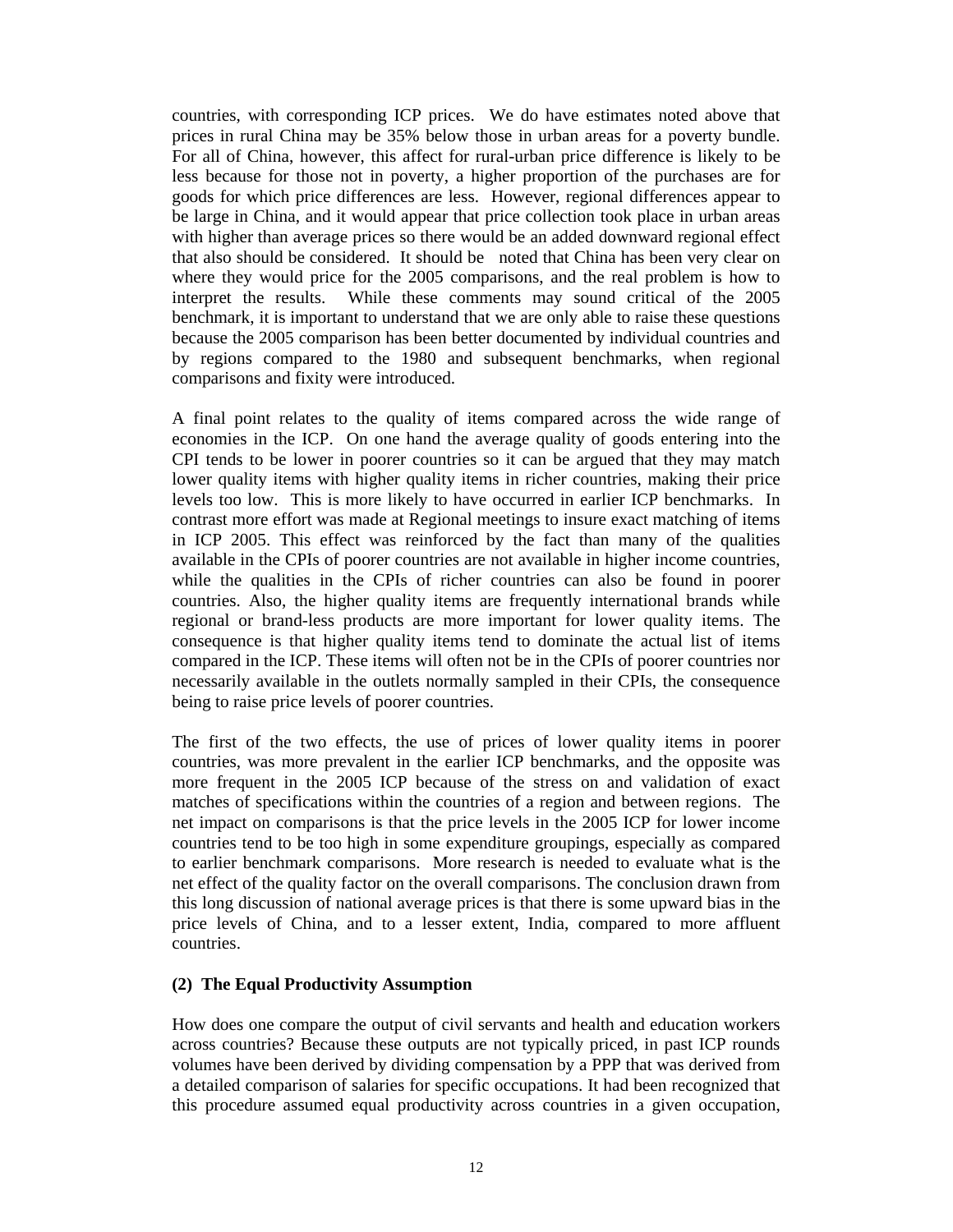which was unlikely given very different amounts of capital per worker and opportunity costs of labor across countries. Very low-wage economies have little inducement to organize work to improve productivity of their employees, including in administrative, health and education services. In the 2005 benchmark, the range of countries was much greater than in previous rounds, and some consequences of the equal-productivity assumption loomed much larger. In Asia for example, salaries for the same occupation differ by a factor of 100 between Laos and Hong Kong. Similar differences exist between Yemen and Kuwait in the Western Asia comparison. Without some adjustment for productivity, the resulting per capita volumes in Yemen or Viet Nam would greatly exceed those of its richer neighbors. Such adjustments have been considered before by the OECD and the ICP, but the 2005 Asian comparison is the first actual case where the equal productivity assumption has been significantly modified.<sup>16</sup>

Asia, West Asia and Africa have also carried out such adjustments based on estimates of capital per worker in the whole economy of each country. In Asia, for example, it means that the volume of GDP of China and India relative to Hong Kong or Singapore will be lower than in previous ICP rounds. This poses a problem of comparability across regions in 2005 because EU-OECD-CIS and South America have not made such adjustments. Further, because capital per worker data were not available for many countries, it was often necessary to apply the same adjustment factor low- income countries that were at different stages of development.

What does this mean for comparing the 2005 results for previous benchmarks? In previous benchmarks, the volume of administrative, health and education services for very low wage countries in Africa, Asia, and W. Asia would have been substantially lowered if the 2005 procedure had been adopted in those years. Everything else the same the methods adopted for these sectors has the effect of producing a smaller spread in real GDP per capita between rich and poor in 2005 than in previous benchmarks.

What is the consequence for the 2005 comparison of the mixed application of an adjustment for productivity? A sense of this can be gained from the magnitude of the adjustment for China and India and the importance of compensation in GDP. Government administrative services and individual services for health and education were 5.2% and 6.7% of GDP in China and India in 2005. Average reported wages were 26% and 22% of the 'productivity adjusted wages' in China and India. This means that compared to higher income countries where no adjustment was made, GDP could have been lowered by as much  $30\%$ .<sup>17</sup> However, a conservative estimate is that China and India would be at least 10% higher with respect to OECD countries without the productivity adjustment. This is not an argument against a productivity

<sup>&</sup>lt;sup>16</sup> The report on the 1975 ICP round (Kravis, Heston and Summers, 1982, p. 140) compared PPPs of un-priced services with those of priced services, and the latter are systematically higher for lowincome countries. However, it is difficult to substitute priced for un-priced services because most countries do not collect an adequate number of prices for purchased services, but it would be an

improvement on the equal productivity assumption.<br><sup>17</sup> The adjustment factors for China and India are taken from Appendix Table D in the Preliminary Report but were not reproduced in the final report. It is not possible without computations with all of the input data, which will only be made available to researchers at a later date, to make a more precise calculation at the GDP level.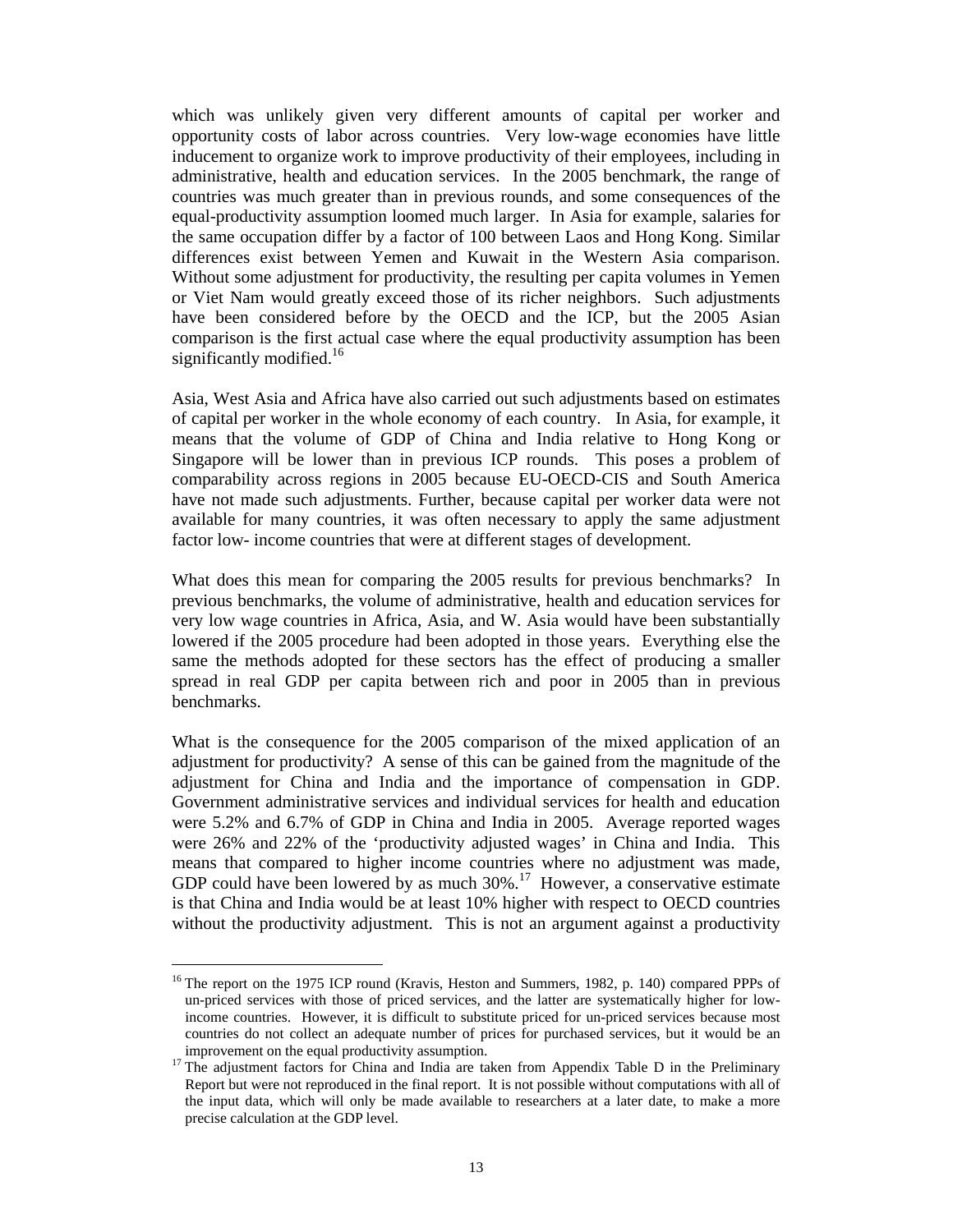adjustment, though the actual implementation was of a 'one size fits all' nature; rather it helps us better understand where the new view of the position of China and India in the Global economy of 2005 is coming from.

#### **(3) Linking of the Regions**

In previous global comparisons linking of regions has often been through only one or two countries, in which case the results can be quite sensitive to which are the link countries.18 In 2005 a method that was less sensitive to the choice of countries was adopted for linking regions at the basic heading in the ICP.<sup>19</sup> These basic heading parities in each region were used to convert the national currency expenditures in each country to a volume in the currency of the numeraire country of a region, like Oman in Western Asia. The next step is to aggregate these expenditures and parities for each region to a total, like consumption or GDP. In the 2005 this was done by the EKS method, which in effect gives equal weight to Africa, Asia, OECD, South America and Western Asia. PWT, in contrast, uses a method that weights each country by its GDP converted at exchange rates.<sup>20</sup> Without going into the merits of each approach, let it be said that the PWT approach would tend to increase the share of output of Asia in the global GDP by 13-14% or more compared to the 2005 ICP. And within regions this would have the effect of lowering incomes for countries like Japan and raising them for China and India within Asia. China would be about half the size of the US economy and India under  $1/4$  the US, but  $4<sup>th</sup>$  largest just above Germany, but still well below Japan.

However, there was another important difference in the way EKS was applied in the 2005 Round related to the practice of fixity. Initiated by the EU in the 1980 benchmark, fixity requires the relationship between countries within a region, say Germany and France, to be preserved for each level of expenditures in the results involving non member countries, like OECD non-EU countries, including the US. In the 2005 ICP, each region adopted fixity, so a method for aggregating the world was required. The method adopted was to treat each region as a unit, with aggregate expenditures in the prices of the region as one input with a regional PPP at each basic heading as the other input. The advantage of this approach is that it preserves the relationships of each country within the region without any further adjustment. The disadvantage it makes no use of information comparing countries from different

<sup>&</sup>lt;sup>18</sup> Also the linking can be done at a detailed level or an aggregate level. When it is done at an aggregate level as in 1985, it is particularly sensitive to the link countries, e.g., Japan was used to link Asia to

the OECD.<br><sup>19</sup> In the parlance of the ICP there were 18 Ring countries from the 5 regions that undertook special pricing. Based on prices from these countries parities at the basic heading level were estimated for the Ring countries that could be linked to each of the 5 regions. The method is described in Diewert (2008). Russia served as the link country between the OECD and the CIS countries in a separate

exercise carried out by the OECD.<br><sup>20</sup> While the Bank and PWT are closer to each other than to the 2005 ICP for China the comments in this section only apply to PWT. The World Bank uses a different method to obtain their WDI numbers. Also, with respect to next point to be taken up, the net foreign balance, the comments only apply to PWT. The WDI for 2005 relied on extrapolation of 1993 results at the GDP level. This means that if exports are constant but their prices fall, as in the case of micro-chips for Singapore, GDP growth will overstate the ability of Singapore to convert current production into current domestic expenditures in 2005 that underlies their benchmark estimate of GDP. Other changes in the terms of trade will similarly drive a wedge, positively or negatively, between extrapolations and current price PPP conversions.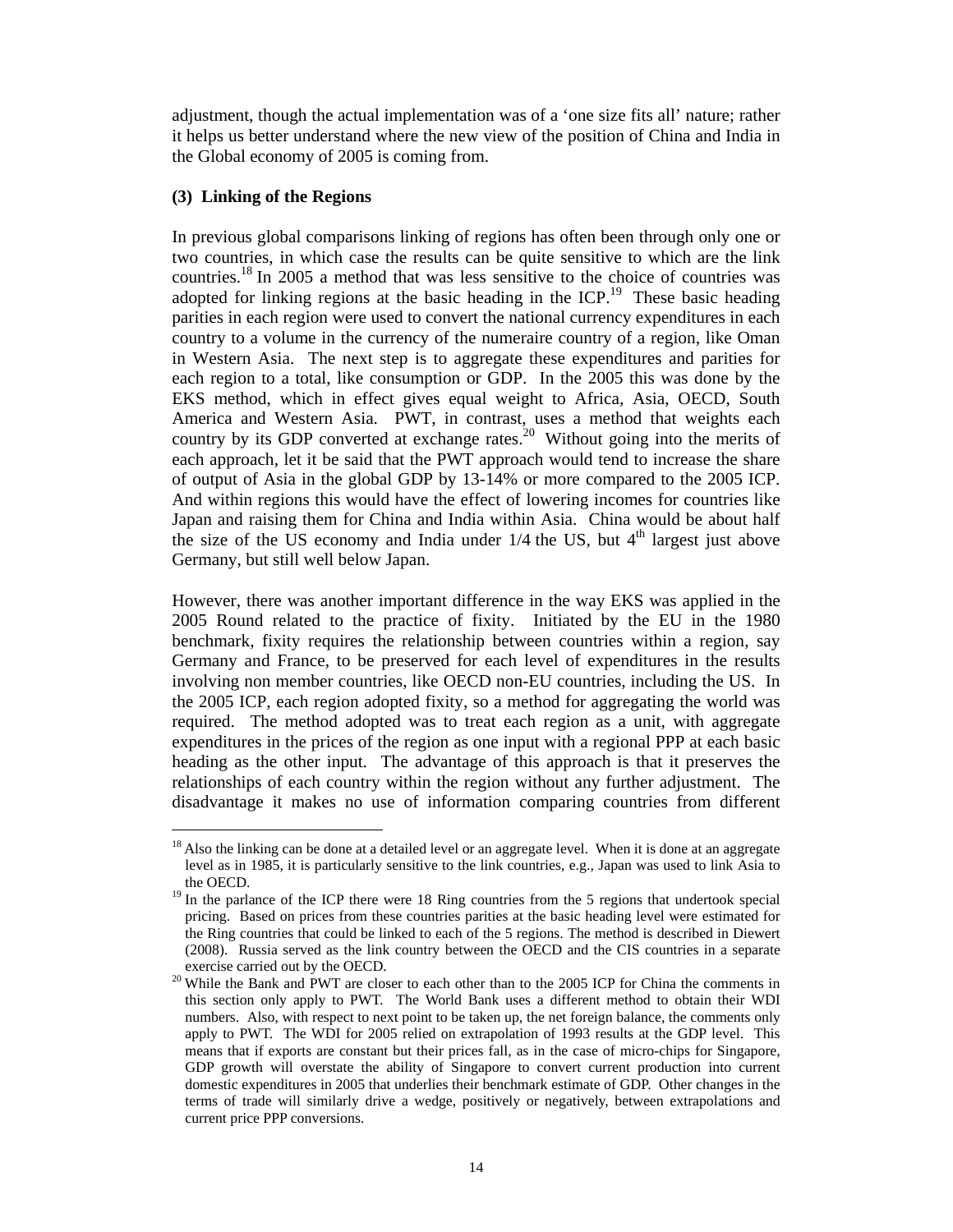regions, for example, Brazil and China. An alternative is use EKS (or GK) where each country is a unit, and find the total output of each region. If fixity is required, then relationships within a region can be preserved by distributing the regional total according to the results within each region.

It in fact turns out these two applications of EKS produce fairly large differences in the totals for some regions. The ratios of the regional totals of GDP using unrestricted EKS to the published totals are: Africa 1.00; Asia and the Pacific 1.10; CIS 1.16; OECD-EU 1.02; South America 0.99; and Western Asia 1.04. As can be seen, using unrestricted EKS would raise Asian countries relative to the OECD by about 8%, and 11% relative to South American countries. Thus the change in the exact application of the same aggregation method, EKS, explains away 1/5 of the observed declines in the positions of China and India in the world economy. While there is a political rationale for the practice of fixity, the academics are solidly behind unconstrained methods of aggregation and so would argue that the method used by the Bank should be reconsidered in the next round of the ICP scheduled for  $2011$ <sup>21</sup>

#### **(4) Exports and Imports**

 $\overline{a}$ 

In the 2005 round the net foreign balance is converted at exchange rates, a practice common in the OECD countries. In fact it has long been recognized that the proper way to deal with trade is to deflate exports by a PPP based on export prices and the same for imports. However, to do this requires collecting of another large set of producers prices, making an already formidable task appear too daunting. PWT does not do it right either as discussed in a recent paper (Feenstra, Heston, Timmer and Deng, 2007).

Are there alternative approaches to a full PPP conversion of exports and imports? What is been done in PWT is to convert the net foreign balance at the PPP for domestic absorption. This has one major advantage for the GK approach used in PWT, namely that it is symmetric with respect to whether a country has a trade surplus or deficit.<sup>22</sup> In Feenstra, et.al, 2007) it was found that there was a significant difference for a number of high trade countries between GDP based on expenditures as in PWT and GDP based on production taking into an account of the difference in parities and volumes of exports and imports. However, among the 146 countries in the 2005 ICP there are a number in Asia, Africa and Western Asia, where this difference can be quite large.

What conclusions can be drawn about where China and India fit into the world economy based on the 2005 benchmark? The largest source of difference from past practice is the productivity adjustment for government, which certainly is a change in the right direction. However, my judgment is that these adjustments produced too large a reduction for China and India. In addition because the adjustments were not

 $21$  It should be pointed out that the way in which the EU links in associate members and other countries is highly constrained, so even in the OECD comparisons, the positions of members and non-

members would be different without the restrictions that are imposed.<br><sup>22</sup> In PWT the aggregation is over C, I and G, and the net foreign balance is handled as a separate item. In EKS as usually carried out, the net foreign balance is included in the aggregation with the exchange rate as the parity for that entry. Other conversion factors could also be used within EKS, or for that matter in the GK approach.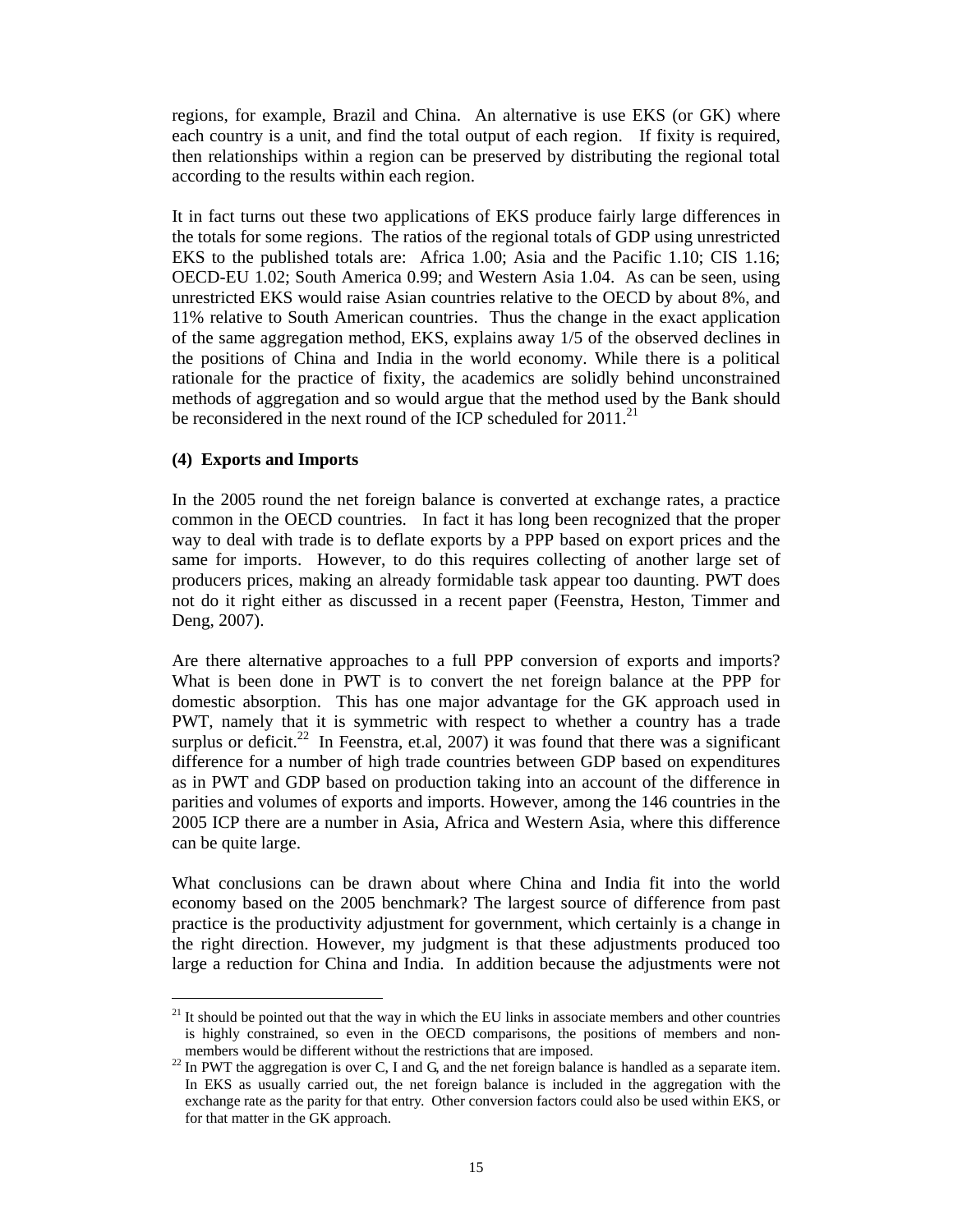carried out in the OECD, the most important region for comparison, the overall results for Asia are understated in this round. The difference in aggregation methods also operated to reduce Asia substantially in the world, and there is legitimate disagreement on whether this was appropriate. But even the EKS method in the 2005 ICP was applied to 5 regional aggregates, not the individual countries as in most applications. If countries had been used as in the past, this would have raised the position of Asia by 8% compared to the OECD.<sup>23</sup> While there are reasons for aggregating by Region, the cost seems high, namely reducing meaningful comparisons of countries across regions.

Moving down the list, the difference in treatment of foreign trade is in any event not a large effect. The special pricing in China may well have produced prices that were on average higher than for other large countries like Brazil or India. A rough guess as to what might be the net impact of defensible changes in the preliminary results including applying EKS to countries would be to reduce price levels of China and India relative to the US by 25 percent plus or minus at least 5%. Put another way at least half of the much publicized reduction of the incomes of China and India of 40% can explained by improved data and changed methods and the productivity adjustment for those expenditure headings where PPPs have been based on relative wages.

#### **4. PPPs and Sources of Past and Future Growth**

Do the ICP results provide any insights into the sources and prospects for future growth in China and India? We have already noted that when one converts China or Indian GDP from local to a common currency using PPPs it makes future levels of output more obtainable compared to use of exchange rates. Beyond this, the discussion will concern only two of the common explanations for growth and limitations on future growth, diminishing marginal productivity of capital and structural changes during economic development. The literature is large and we will only take up two recent studies of past growth, both of which compare China and India. Bosworth and Collins (2007) covers the period 1978 to 2004, and Herd and Dougherty (2007) that goes from 1952 to 2005. Herd and Dougherty, both of whom have been involved in the country studies of China and India of the OECD (2005, 2007), and Bosworth and Collins provide a review of the literature on sources of growth for the two countries; readers are referred to either paper for a fuller discussion.

*Some conclusions drawn in the studies are given below:* 

- 1. Growth of physical capital has accounted for more than double the growth a larger proportion of total growth in China compared to India.
- 2. TFP has been a more important source of growth in China than in India in absolute terms in the period of reforms. However, in the 1950-80 period, it was stagnant in China compared to India. Relative to total growth, Bosworth

 $^{23}$  An EKS was run on the individual countries and regional aggregates were summed up and compared with the regional aggregates that are part of the 2995 Final Report. Compared to the OECD, Asia-Pacific rose by 8% and South America declined by 1%. This means that a comparison of India to say Brazil would put India 9% higher if the EKS were applied to countries not regions.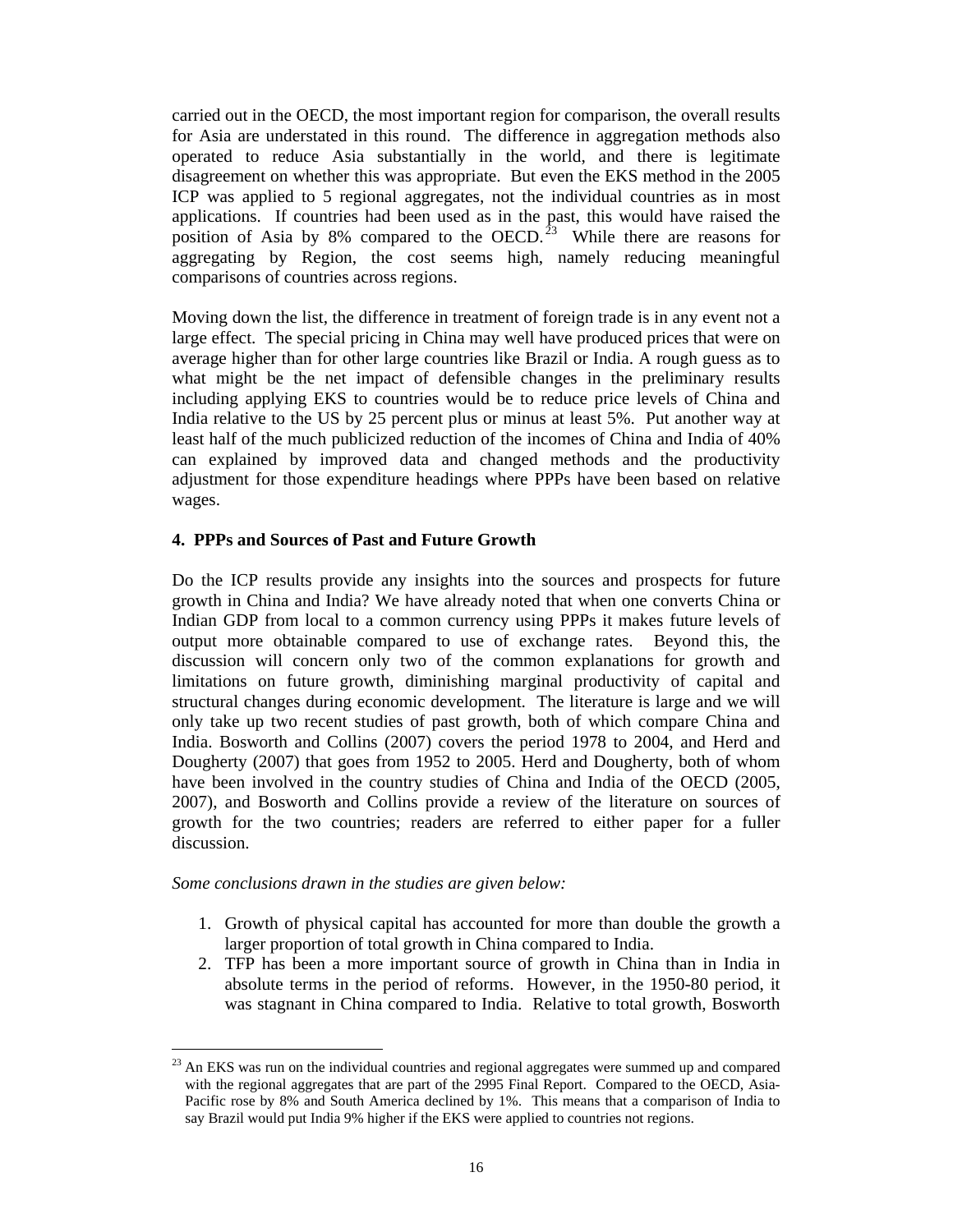and Collins find it is also more important in China than India, and Herd and Dougherty the opposite.

- 3. Both papers estimate the contribution to total growth of the reallocation of the work force from the lower productivity primary sector to the higher productivity secondary and tertiary sectors. Both studies find this shift in resources an important source of growth in both countries, more important in China than India during the reform period.
- 4. Bosworth and Collins put the output per worker in China in the secondary sector as 7 times the primary, while in India secondary is less than 5 times higher than primary. Further, output per worker is higher in both sectors in China than in India, providing China with more potential gains from shifting resources.
- 5. However, in India the output per worker in the formal sector is almost 20 times as high as the informal sector (agricultural plus informal secondary and tertiary employees), suggesting major potential for output gains.

In looking to the future, aside from the common emphasis on maintaining high rates of investment, there are differences in the two studies. Bosworth and Collins see the potential for both China and India to maintain their recent rates of growth so long as they continue their reforms and participation in the international economy. Herd and Dougherty believe that there are more constraints on future growth in China than India, so long as the latter can achieve major labor market reforms. The discussion below considers the conclusions of these studies from the perspective of purchasing power research that focuses heavily on relative prices.

#### **Role of Capital and Relative Price of Investment Goods**

In explaining the sources of total factor productivity (TFP) growth in China and India, capital accumulation is seen to play a major role. India makes official estimates of capital stock in rupees but not China. Therefore both studies make independent estimates of the capital stock in China, and allow for both labor quantity and quality, in their analysis, albeit with differences in the adjustments they make. These capital stock estimates are in national prices that tend to overstate the role of capital formation.

China and India follow a common pattern of relative prices that at first may seem paradoxical, namely their prices of investment goods are relatively high. Since both countries are major exporters of producers durable equipment, how can their prices be high? The answer is we are referring to relative prices. We can illustrate this using the GDP price levels of China and India of 23.9 and 17.5 noted above for 2003 from PWT; and the same pattern was found in the 2005 ICP. In comparison the price levels of investment goods including construction are 32 and 35 respectively; so investment goods are still inexpensive with respect to world prices, but not compared to other expenditures in GDP, namely government and household consumption. In contrast, investment goods are relatively inexpensive in countries like Japan and the United States compared to consumption.

This means that in national currencies the share of investment in countries like China and India is over-stated and therefore their ratio of capital to output is over-stated compared higher per capita income countries. Rather than 43% of GDP, PWT would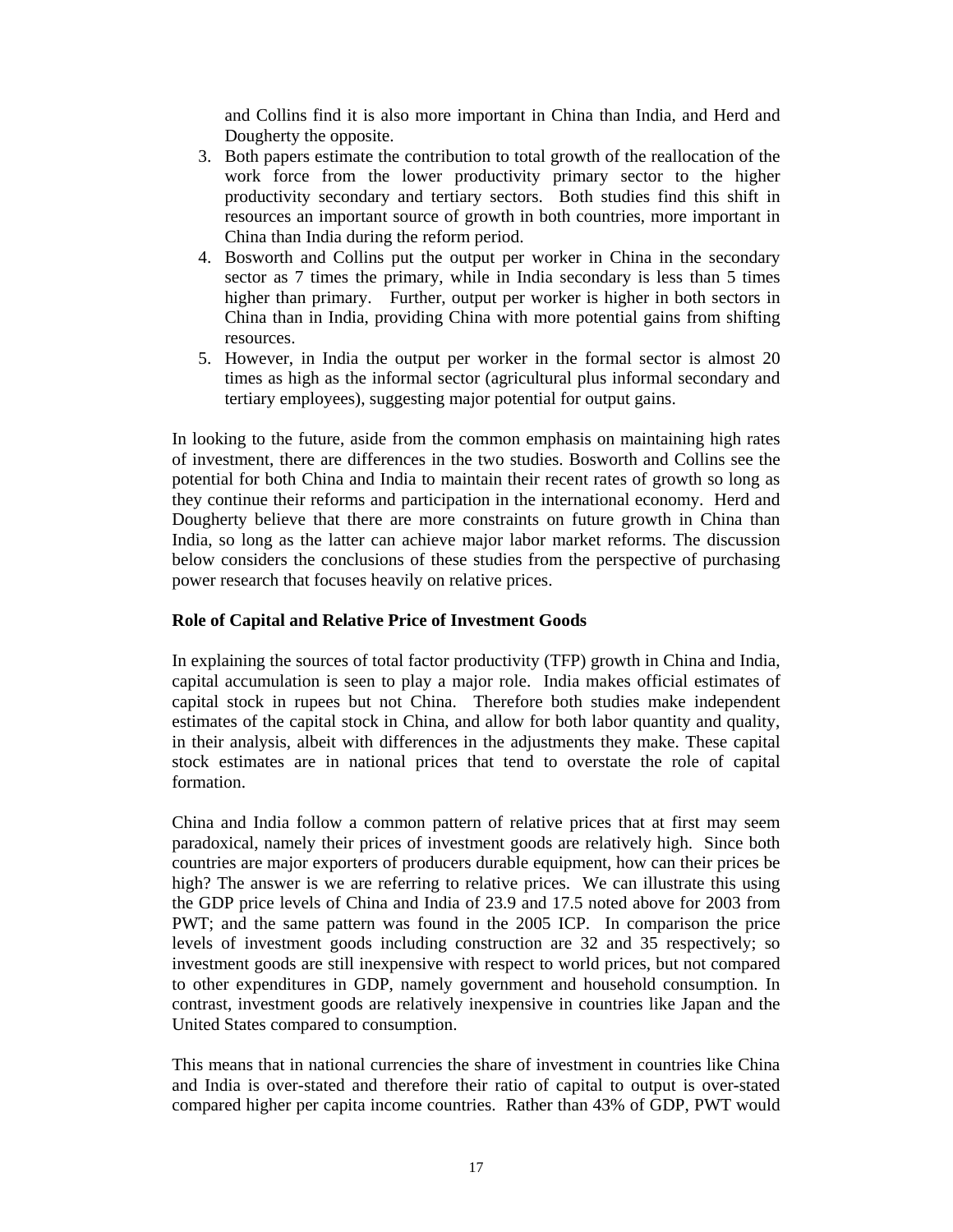estimate China's investment share at 32% in 2004. That is, the real amount of physical capital that is being put up each year compared to the quantities of other goods is smaller. This is an aspect of relative prices that is frequently overlooked in international comparisons of productivity. The effect of using comparable measures of capital to output across countries does not have to decrease contribution of capital to growth but that is certainly a working hypothesis.

However, this finding is related to another unusual aspect of the Chinese economy, the reported 47% consumption out of GDP in 2005, and a correspondingly high rate of savings. Savings can be measured as the (1) net additions of owned assets by the enterprise, household and government sectors of the economy; or as (2) the difference between GDP and consumption expenditures of households and government; or as (3) the sum of foreign and domestic investment expenditures. Most countries are able to independently check estimates from all of these sources, where often (2) is considered the most reliable. In China, GDP is estimated from the production side, and the expenditure side of the accounts is more problematic, with differences that must be allocated to various expenditure headings. It is a common conjecture that China's savings estimates are much too high and consumption levels too low.<sup>24</sup>

#### **Financial Repression and the Efficiency of Capital Use**

In his paper in this volume, Jehangir Aziz (2007) asks the question of whether estimated growth from a model without financial frictions tracks actual experience and compared to a model that does introduce wedges in financial markets. He finds that a financial repression model does the better job of tracking Chinese experience. He considers the wedge as a borrowing constraint on smaller privately owned firms as well as due to a repressed banking system replete with non-performing loans. The very high savings rates in China represents a tax on consumers and on small businesses that must seek financing from their own savings. Consumers must save more because the returns they can earn on assets is low because of the low cost of capital made available to State Owned Enterprises (SOEs). And small firms are constrained in access to credit so they must rely on a great deal of internal financing. In contrast, Aziz argues that when account is taken of subsidies for energy and other costs, SOEs effectively have negative borrowing rates so if they can make investments, the incentive is there to invest at any positive return.

Perkins and Rawski (2008) have made a related argument that the investment choices made by the SOEs and other government related entities have generated a very inefficient use of capital because of the absence of incentives to optimize choices when the cost of capital is so cheap. Is this claim that China's investments have been poorly allocated consistent with the TFP studies cited above? The answer is yes because high rates of investment have been associated with high growth of output, but probably not the source of this growth to the extent implied by these studies. Because the labor force reallocations have been underestimated because of residential permit system, this latter source of growth has probably been underestimated.

 $24$  Kraay (2000), provides an analysis of Chinese savings, that while several years old, makes points about over-statement that are still timely.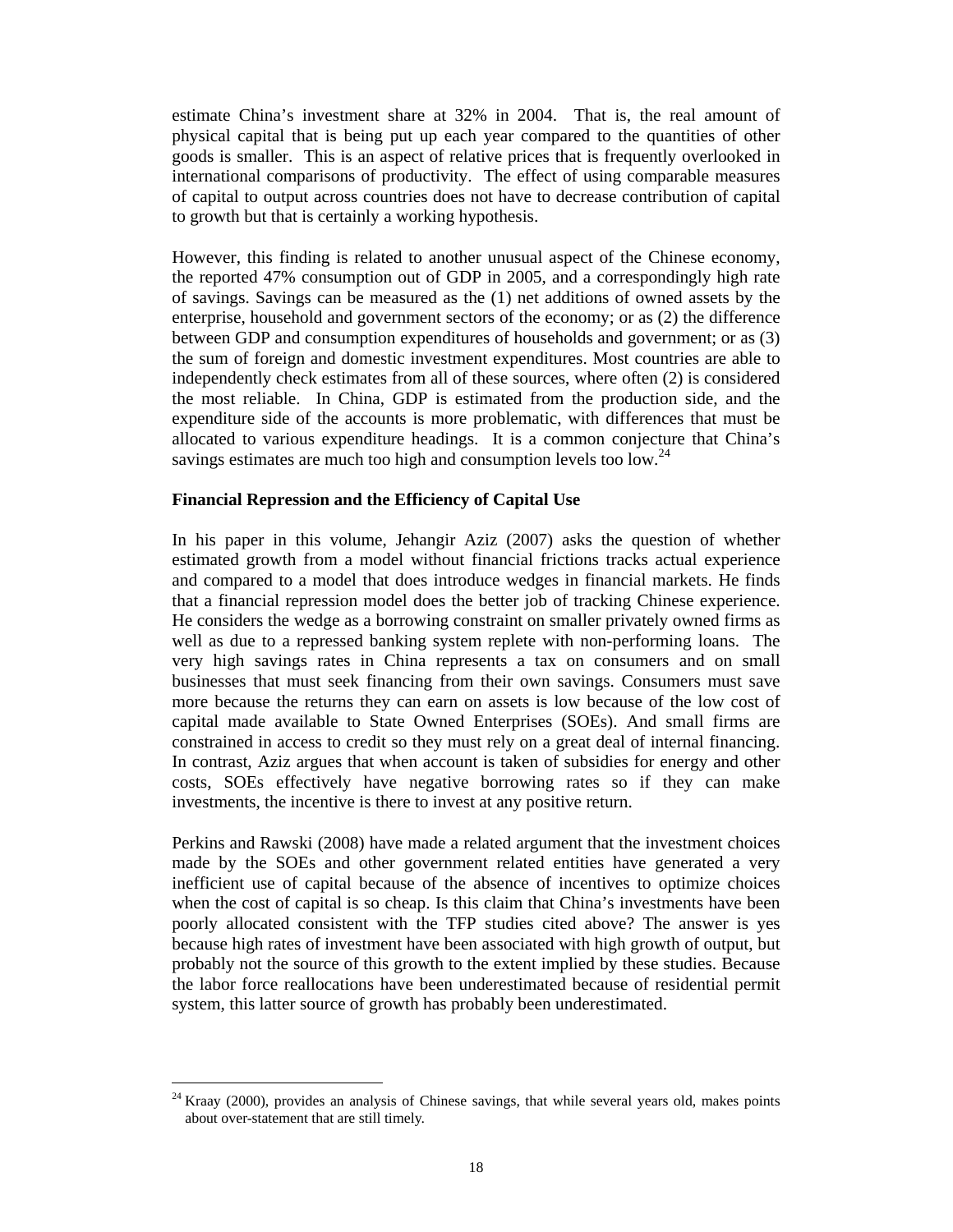| Year           | 1975 | 1990                          | 2000 | 2002 | 2003           | 2004 | 2005 |
|----------------|------|-------------------------------|------|------|----------------|------|------|
| $Q1+Q2$        |      | 33.8 28.3 31.1 33.7 35.3 37.3 |      |      |                |      | 37.2 |
| Q <sub>4</sub> | 42.6 | 48.3                          | 44.4 |      | 39.9 37.8 35.1 |      | 35.1 |

**Table 6: Completed Investment in China by Quarters**

*Source: Adopted from Perkins and Rawski (2008) Table 20.9* 

One piece of evidence cited by Perkins and Rawski (Table 20.9, 2008) is the seasonal aspect of investment in China. Table 6 shows that in pre-reform China in 1975, over  $40\%$  of investment occurred in the 4<sup>th</sup> quarter while only  $1/3^{rd}$  of annual investment took place in the lst two quarters. Rawski argues that this illustrates the situation where SOEs had more funds than good ideas and so made a rush to invest in poorly planned projects in the last quarter of each year. The evidence in Table 6 suggests this seasonal pattern was maintained or even more exaggerated in the first 15 years of reform and only in the more recent years when the share of private investment has increased has the allocation become more evenly distributed.

There are two possible qualifications to this argument. First, it might be argued that this investment pattern is somehow seasonally related to weather conditions, construction conditions being unfavorable in the lst quarter of each year. To check on this provincial investment patterns were related to January and annual average temperatures, and indeed there is the expected relationship. However, correcting for this, there still remained a substantial excess of investment in the 4<sup>th</sup> quarter compared to the lst quarter in all provinces. $25$ 

A second qualification is that if current price investment is growing due to either price changes or real changes, then one would expect that  $4<sup>th</sup>$  quarter investment to be higher than  $1<sup>st</sup>$  quarter investment. It is easy enough to allow for this effect by calculating expected levels in each quarter using quarterly growth rates derived from the annual increase in a given year. For example, in 2006 the expected national ratio of lst quarter to  $4<sup>th</sup>$  quarter investment was .849 whereas the actual ratio was .367, a clear indication of the crowding of investment into the  $4<sup>th</sup>$  quarter. Of more relevance is whether continued high rates of investment can contribute to future growth as much as in the past. When economies are re-allocating from low to high output per worker sectors, the impact of the new investment is likely to be higher than when additional investment is directed to increasing capital per worker within a sector. In the Soviet Union and Eastern Europe it was commonly felt that continued high rates of investment in the 35% range would run into diminishing returns as pools of low

 $25$  The coefficient on January temperatures was positively and significantly associated with the ratio of lst to  $4<sup>th</sup>$  quarter investment across the 31 provinces in 2003 and 2006, the only two years examined. The equation did a good job of prediction for the colder provinces like Jilin, Liaoning, Heilongjiang and Inner Mongolia. However, the residuals were much larger for provinces with above freezing January temperatures, and may be related to the extent of private investment in the province. If we made an upward adjustment in 1st quarter investment for those provinces with negative January temperatures, the overall effect would be to raise the national ratio by under .01, say .37 to .38 in 2006.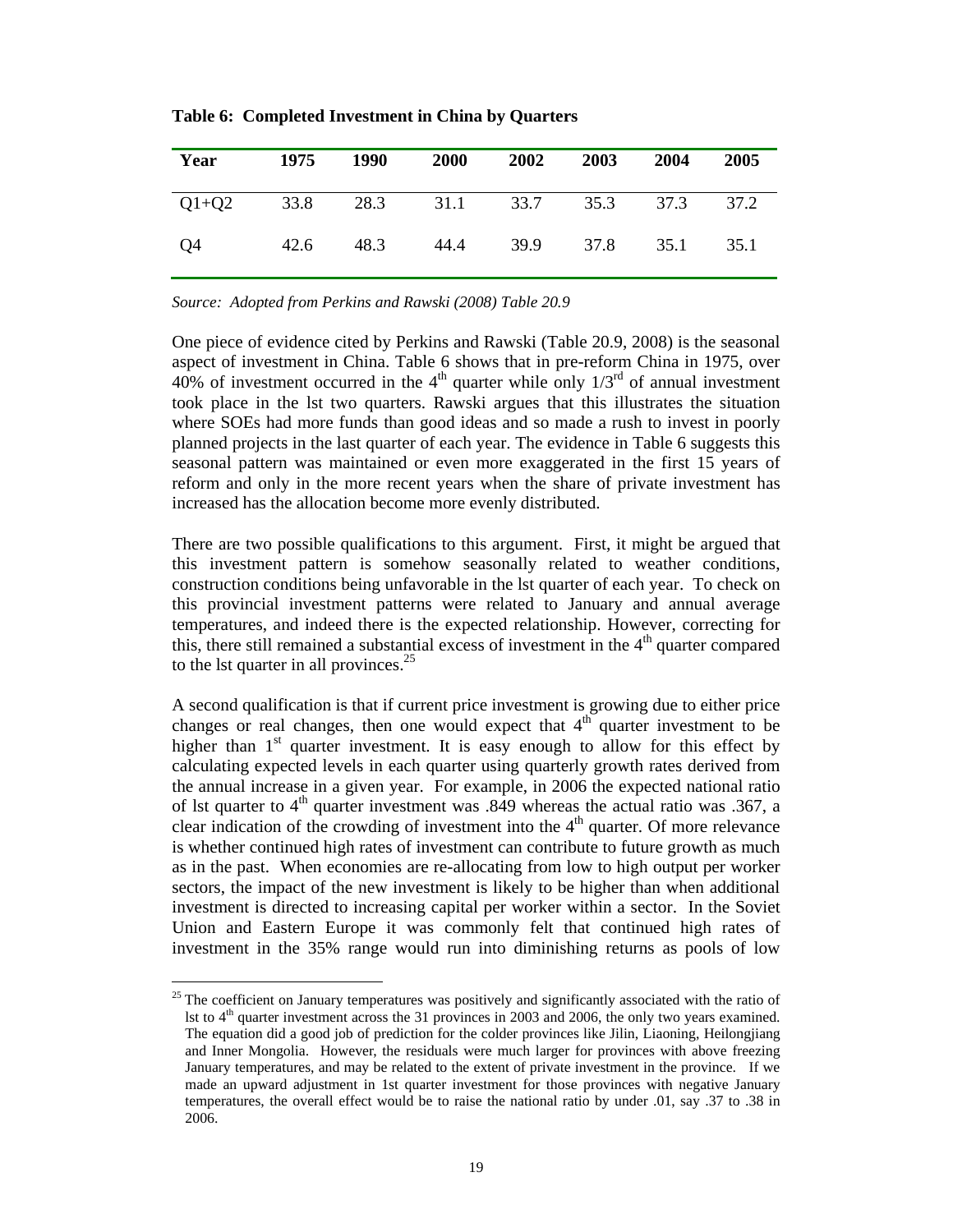productivity labor dried up. This is a potential constraint on growth faced by China and to a somewhat lesser extent, India. Herd and Dougherty also believe that India has not freed up their labor markets as much as China since 1978; they conclude there remains more potential for growth from moving labor to higher productivity sectors in India than China. In conclusion, we would argue that TFP studies show that China and India can gain from additional investment but that the notion that is the desirable engine of growth seems problematic. Efficient use of capital coupled with facilitating continued movement of low productivity labor to more productive sectors would move both countries much closer to their production possibility frontier.

#### **The Tertiary Sector**

One of the curious findings of Bosworth and Collins is that output growth in the tertiary sector of China is higher than in India. This appears paradoxical as China is viewed as producing commodities for the world and India is the call center for the OECD. Maddison and Wu (2007) suggest one factor that may help us understand what is happening here. Transportation and commerce services in China were 12.4% of GDP in 2003 and 'non-material' services 15.8%. Officially, output per worker rose by 4.8% in transport and commerce and 5.1% in 'non-material' services during the period 1978 to 2002. There is little explanation of how one would arrive at that type of labor productivity growth for 'non-material' services that include general government and health and education. 'Non-material' services are very difficult areas of national statistics to pin down, but in general they are thought to be subject to Baumol's disease, where productivity increases are difficult to achieve.<sup>26</sup>

It would be understandable in the case of India that the increase in the proportion of service workers in IT type activities to lead to increases in output per worker. However, in the case of 'non-material' services, which have declined as a share of the tertiary sector, the type of labor productivity growth assumed in China since 1978 seems much too high. One conclusion is that without further explanation of how China arrives at their high productivity growth for 'non-material' services it seems much more likely that this sector will serve as a constraint on growth rather than a high growth sector.

Returning to Baumol's disease, there is every reason to believe that both China and India will face the same problems of many OECD countries. As income per capita increases, demand shifts to sectors where productivity gains have been harder to achieve than in manufacturing. In this context, it is interesting that one of the productivity gains in marketing in the last 20 years has been reduction of the supply chain from producer to consumer, through direct purchases by final retailers, or one level of wholesalers. In India resistance to the big box stores has been pushed by the small retailers and taken up by some political parties to pass laws restricting their entry. This was a familiar battle in the United States in the 1930s and beyond leading to legislation that provided some restrictions on large retailers. Many of the restrictions of the Robinson-Patman Act had the desirable effect of reducing the types of price-discrimination that do not increase efficiency, but only redistribute gains of reducing the supply chain. See Kumar, Patwari and Ayush (2008).

<sup>&</sup>lt;sup>26</sup> See for example, Surowiecki (2003), among many.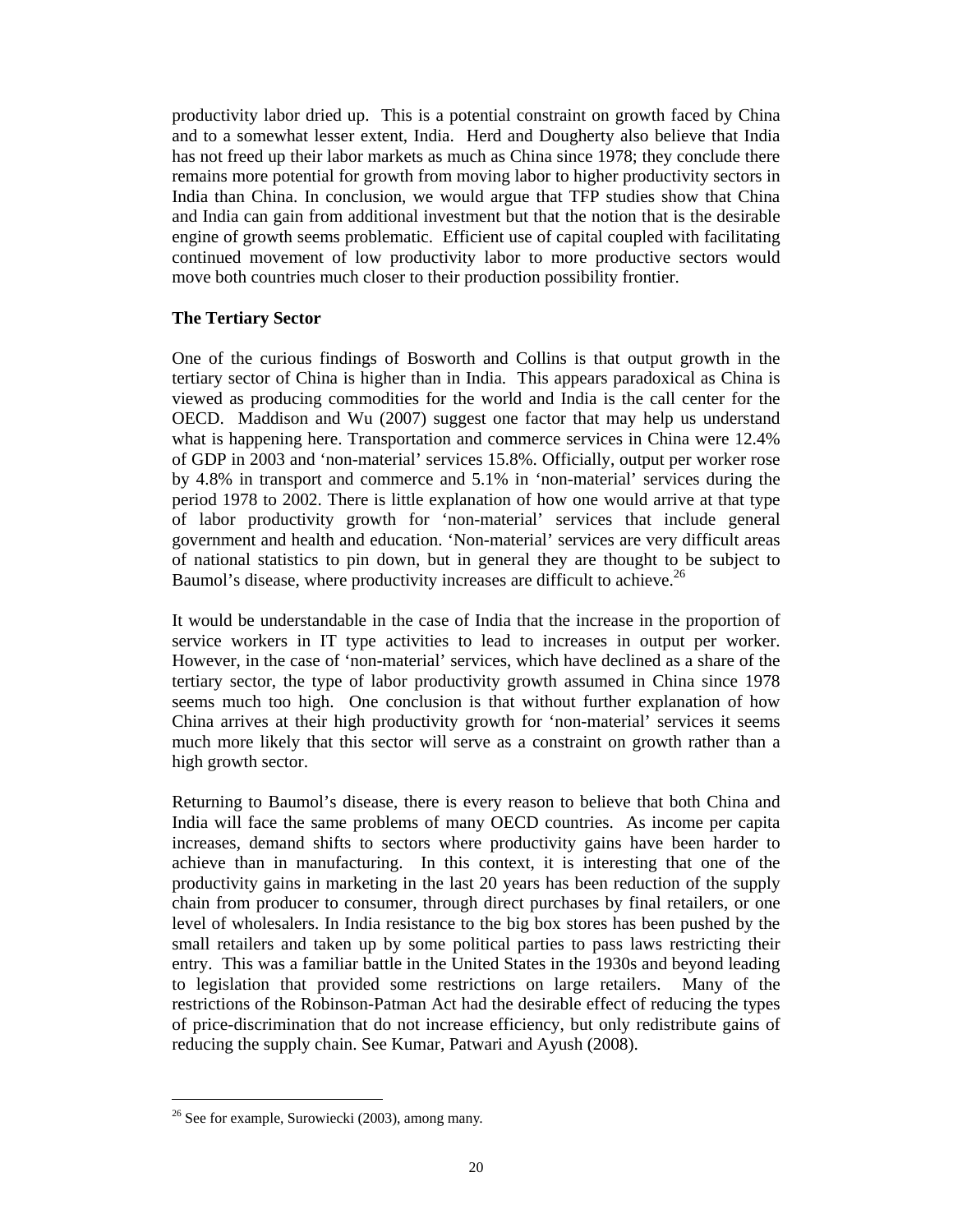#### **5. PPPs and Exchange Rates**

In this section the PPP of China is discussed in the context of whether China's currency is being undervalued compared to what it would be if it freely floated. One of the least understood arguments in international economics relates to exchange rates and the purchasing power parity doctrine. After WWI Sweden was concerned as to how it should return the *kroner* to the gold standard, which led Cassel to propose that the Swedish authorities be guided by the purchasing power parity of the *kroner*  relative to other currencies defined in terms of gold. This advice was summed up as follows:

"I propose to call this parity "*the purchasing power parity*<sup>1</sup>. As long as anything like free movement of merchandise and a somewhat comprehensive trade between two countries take place, the actual rate of exchange cannot deviate very much from this purchasing power parity." *Gustav Cassel (1918, 413).*

Samuelson has suggested that if the Nobel economics prize had been awarded in the 1920s, Cassel would have received it for this insight. And surely Cassel would also have modified his views as world financial markets changed and capital movements have come to dwarf trade in goods and services. And there were no national accounts in Cassel's world, so the notion of a PPP for GDP as opposed to one only for traded goods was not in the vocabulary of his day.

Put another way, PPPs are a sensible way to make quantity comparisons across countries by converting expenditures by the relative prices of the items entering into the expenditures. However, the relation of PPPs over GDP to exchange rates is not direct and so is not a simple guide as to the level of a country's exchange rate. In the long run, *the purchasing power parity doctrine* in its relative form which states that, inflation rates, PPPs and exchange rates will move in parallel does tend to hold.

What can be said is that both China and India have ratios of PPPs to their respective exchange rates that are not out of line with countries at similar levels of per capita income. This was true in both the older and even more so for the 2005 ICP comparison. In fact a principal finding of the ICP is that the price level (PPP/Exchange rate) and the price of non-tradables relative to tradables rise with per capita incomes, with the usual explanation being the Balassa-Samuelson effect.<sup>27</sup> However, the variation about this relationship is especially large for high-income countries, with the price level of Hong Kong in the draft Global Report, 73, Japan, 118 and Switzerland, 140 in 2005 with the US at 100.

One implication of this wide range of price levels of high-income countries has become clearer in recent months. Policy makers in the Euro bloc have recently become even more vocal about the exchange rate of China than the United States. From the Chinese point of view this is mostly a reflection of the rise of the Euro relative to the dollar rather than any policy of the Chinese. Certainly the asymmetric position of the dollar in international monies complicates this discussion. Again the results of purchasing power studies do not provide any special perspective on this issue nor on the larger issue of why China wants to maintain such large foreign

 $27$  This is discussed a number of places, e.g., Summers, Heston and Nuxoll (1994).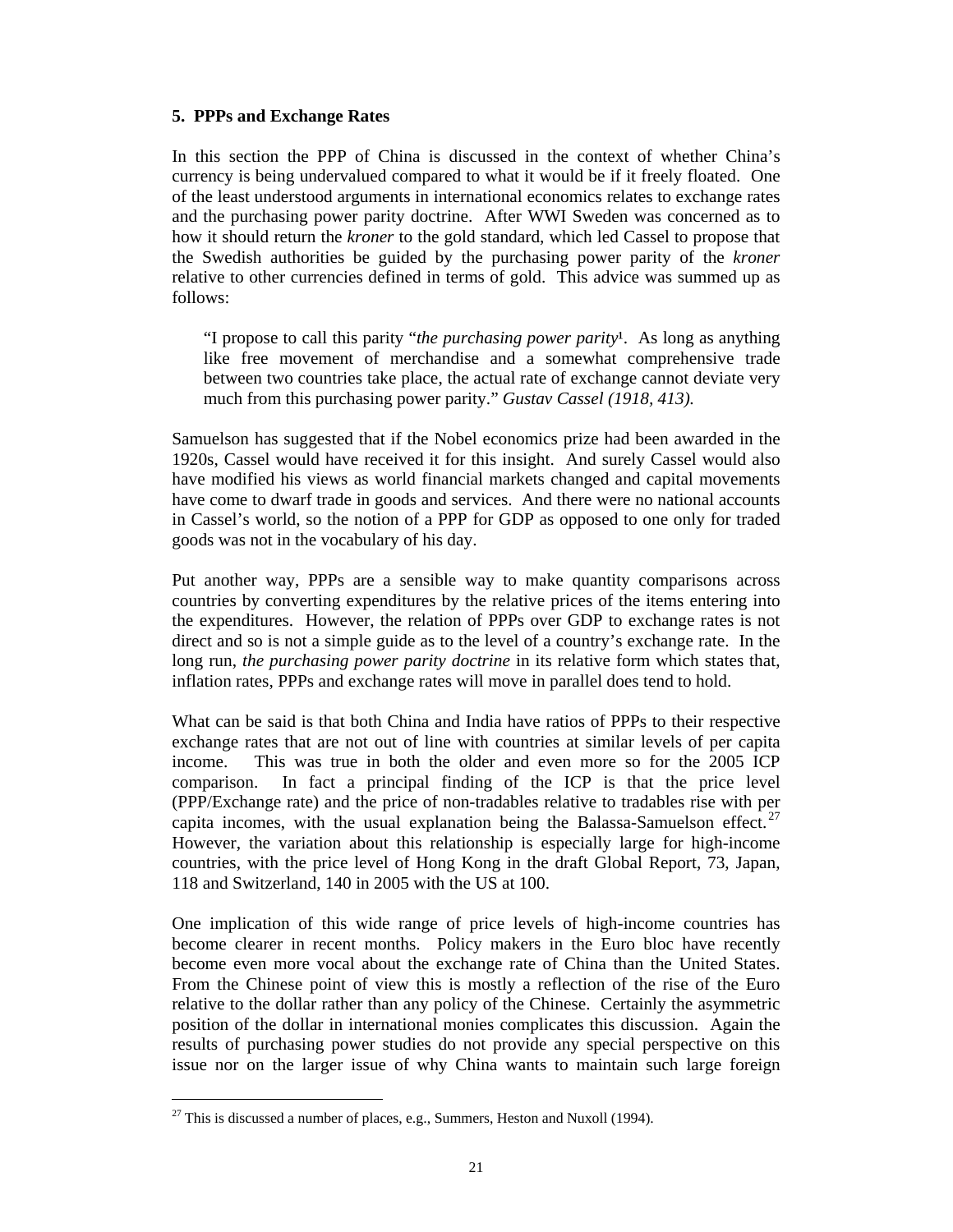exchange holdings. However, the paper by van Ark, Erumban, Chen and Kumar (2007) in this volume does make a strong case that unit labor costs in China and to a lesser extent, India have been highly competitive since 1990 compared to peer countries like Hungary, Korea, Mexico and Poland. And the slow but steady appreciation of the remimbi in the past 2 years is certainly consistent with their findings.

#### **6. Conclusion**

Purchasing power studies provide a comparative perspective on the volumes of GDP in a common measure across countries and therefore a reading on how well national growth rates tell the same story over time as do two cross section readings. The paper concluded that compared to India the growth rates of GDP place China at much too low a level at the beginnings of reform and earlier. Much more reasonable results across time and space emerge from use of the Maddison-Wu adjustments for China than from official series. One conclusion is that past official growth rates are not necessarily a good guide to the future for China, even if everything else remains the same. Results from the 2005 global PPP comparisons suggest a much lower GDP than the World Bank or PWT had been using, but it is not clear whether this has any implications for the discussion of Chinese growth rates.

One concern about the China comparison was discussed in some detail, namely the limitation of price collection to 11 urban centers and surrounding rural areas. In addition both China and India share similar problems in adequately representing their national price structure compared to small countries, like Hong Kong or Singapore. Further the linking of the whole Asian region to the other regions is quite different in the 2005 Global Report than in PWT. In this the Bank followed the methods used in Eurostat and the OECD. The overall impact of the new Bank ICP for 2005 is to lower the share of Asia compared to the OECD, a different world economic view than previously held.

The adjustments of Maddison and Wu also call into question the results of TFP comparisons that suggest the service sector has grown more rapidly in China than India. The tertiary sector typically has very slow growth in productivity leading to what has been termed Baumol's disease, where as economies become more affluent they demand more services. But services productivity does not grow as rapidly as in manufacturing and even agriculture, so this becomes a constraint on growth. As Maddison and Wu point out the apparent exceptional behavior in China appears to due to assumption about the growth of labor productivity not due to measured productivity increases. Both China and India will face this structural shift to services in their economies that may constrain their future growth.

In both countries the price of consumption relative to investment is lower than in higher income countries, which is likely to over-state the past contribution of capital, as well as its likely future contribution. Further, it has been argued that the measurement of capital stock is in national prices in both countries, which are higher compared to prices of consumption goods. This may account for the large role that capital accumulation appears to play in studies of TFP in India and even more so in China where the movement of labor to higher output sectors has been understated. Another major source of post-reform growth has been the allocation of a larger share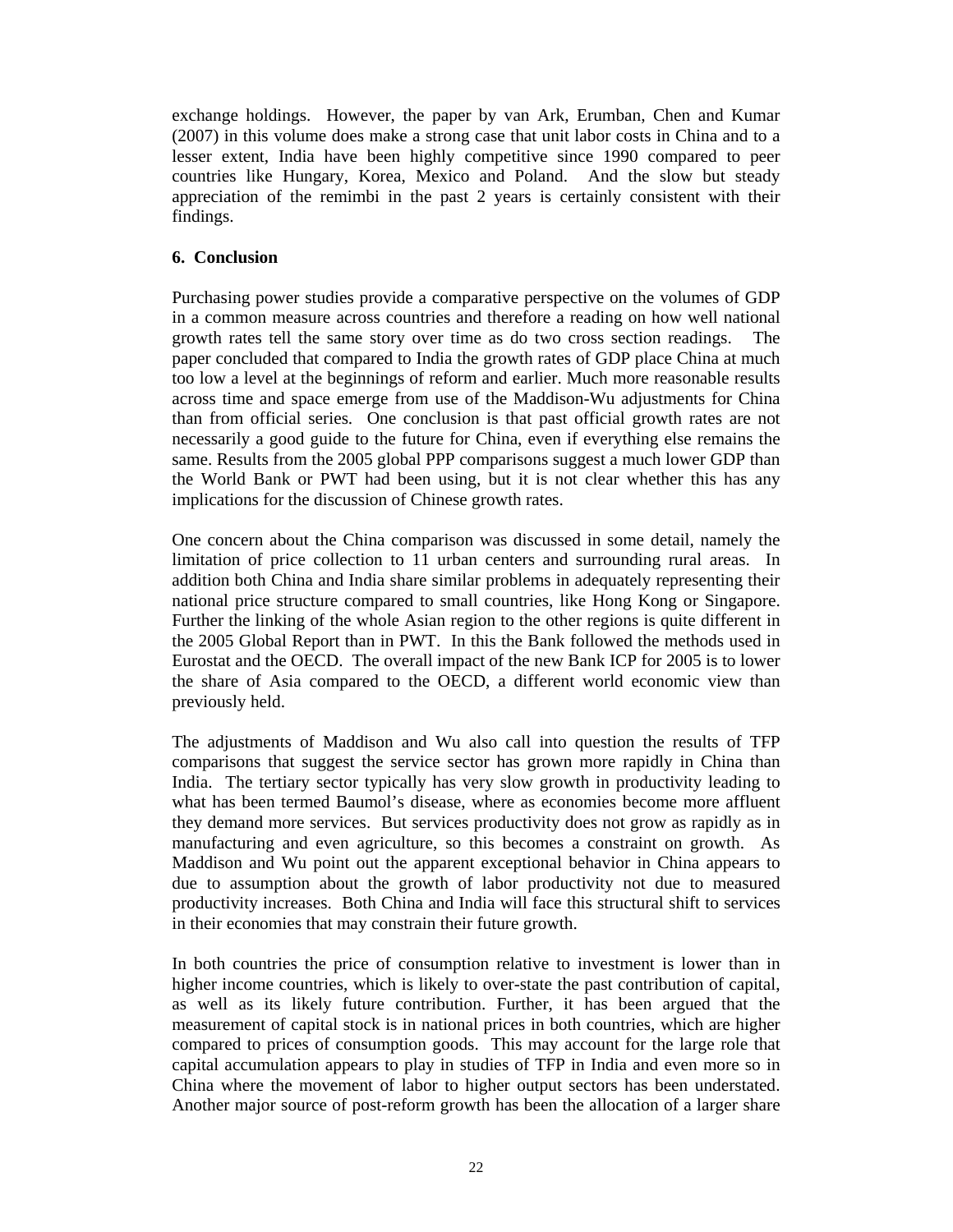of the workforce from lower to higher productivity sectors. This will clearly become a constraint on rapid rates of growth in the medium term future and is already showing itself in China by outsourcing some items to cheaper SE Asian countries. It does seem likely that India does have more potential for growth from such allocation shifts than does China because of the very low productivity in informal enterprises in the secondary and tertiary sectors.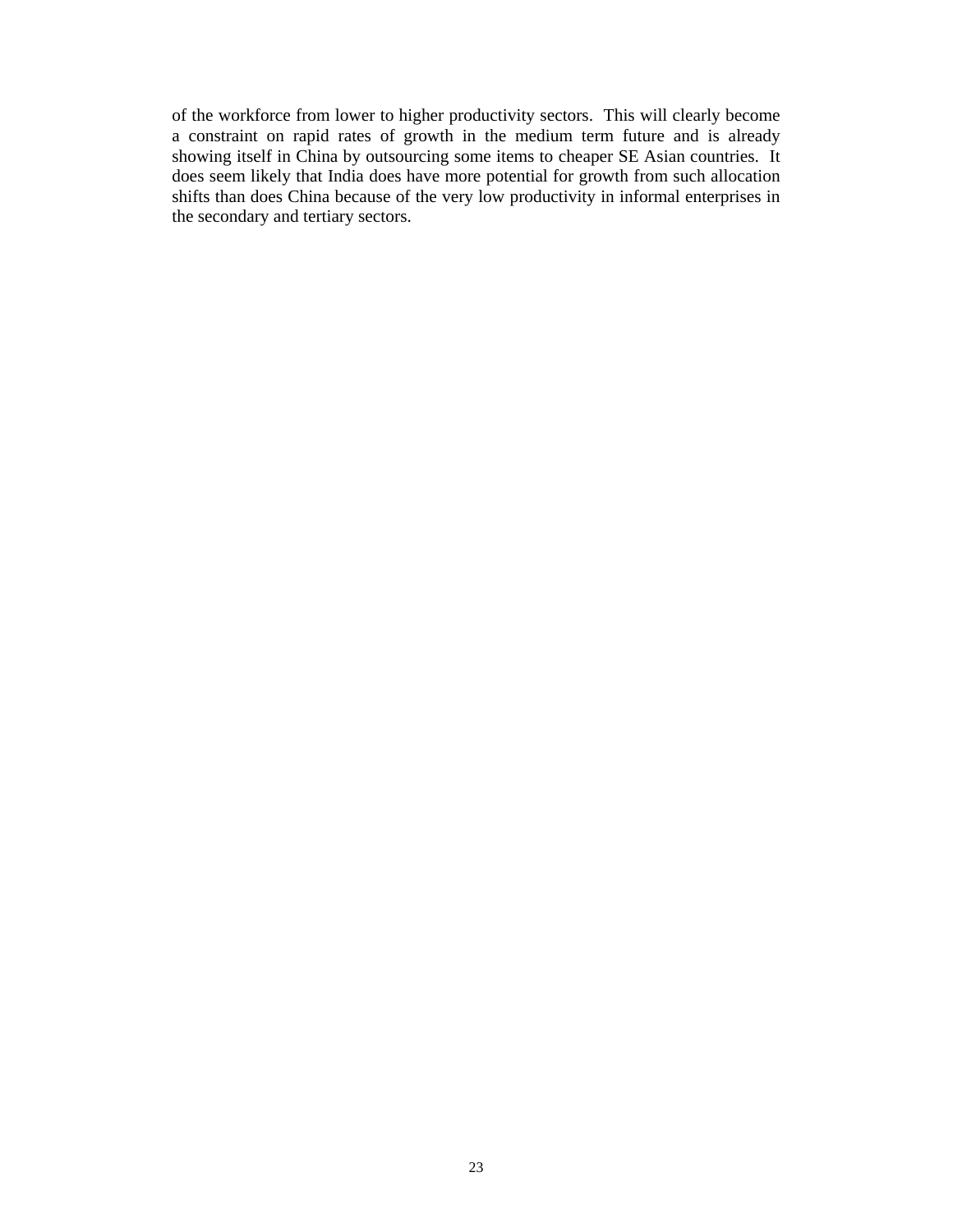#### **References**

- Ahmad, Sultan, 1983, "International Comparison of Chinese Prices," Working Paper, Economic Analysis and Projections Department, World Bank.
- Asian Development Bank, 2007, *Purchasing Power Parities and Real Expenditures*, International Comparison Program in Asia and the Pacific, Manilla, (December) http://www.adb.org/statistics/icp/icp.asp.
- Aten, Bettina, 2006, "Interarea price levels: an experimental methodology", *Monthly Labor Review*, (September).
- Aziz, Jahangir, 2007, "Rebalancing China's Economy: What Does Growth Theory Tell Us?" ICRIER, December 6-7, 2007.
- Bosworth, Barry and Susan M. Collins, 2007, "Accounting for Growth: Comparing China and India", NBER Working Paper.
- Brandt, Loren, and Carsten Holz 2004, "Spatial Price Differences in China: Estimates and Implications," *Economic Development and Cultural Change*.
- Chen, Shaohua and Martin Ravallion (2008) "China is Poorer than we Thought but no Less Successful in the Fight Against Poverty," Policy Research Working Paper 4621, World Bank, May.
- Clark, Colin 1965 "Economic Growth in Communist China," *The China Quarterly*, March.
- Clark, Colin, 1976, "Economic Development in Communist China," *Journal of Political Economy*, Volume 84, No. 21.
- Eichengreen, Barry J. and Ricardo Hausmann, 2007, "Exchange rates and financial fragility". NBER Working Paper 7418.
- Eckstein, Alexander, 1977, *China's Economic Revolution*, Cambridge University Press, Cambridge, UK.
- Feenstra, Robert, Alan Heston, Marcel P. Timmer and Haiyan Deng, 2007, "Estimating Real Production and Expenditures Across Nations: A Proposal for Improving the Penn World Tables", with. NBER Discussion Paper No. 10866, (October). Accepted in *Review of Economics and Statistics*. In Press.
- Gordon, Jim and Poonam Gupta, 2003, "Understanding India's Services Revolution". Paper prepared for the IMF-NCAER Conference, *A Tale of Two Giants: India's and China's Experience with Reform*.
- Goldstein, Morris, 2007, "A (Lack of) Progress Report on China's Exchange Rate Policies", Peterson Institute, Working Paper 07-5.
- Herd, Richard, and Sean Dougherty, 2007, "Growth Prospects in China and India Compared," *The European Journal of Comparative Economics*, Volume 4, No. 1.
- Heston, Alan and Terry Sicular, 2008, "China and Development Economics", Ch. 2 in *China's Great Transformation: Origins, Mechanism, and Consequences of the Post-Reform Economic Boom*, eds. Loren Brandt and Tom Rawski, Oxford.
- Hollister, William W, 1958, *China's Gross National Product and Social Accounts: 1950-57*, The Free Press, Glencoe, IL.
- Holz, Carsten 2006, "China's Reform Period Economic Growth: How Reliable Are Angus Maddison's Estimates." *Review of Income and Wealth 52*, no. 1: 85- 119. and subsequent response to Maddison's reply. 2006, "China's Reform Period Economic Growth: How Reliable Are Angus Maddison's Estimates? Response to Angus Maddison's Reply." *Review of Income and Wealth 52*, no. 3.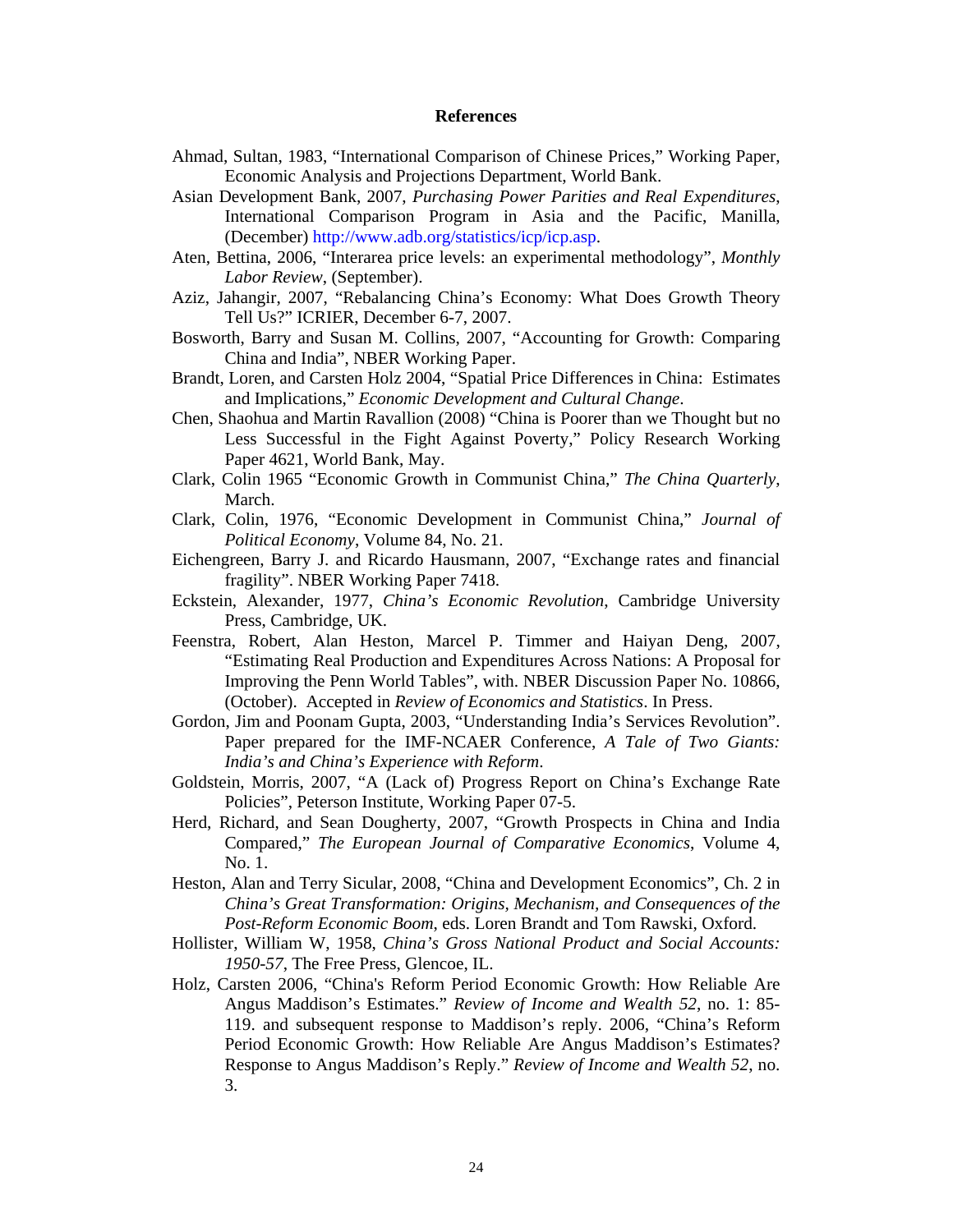- Kansal, Satish M, 1971, "A Comparison of the Cost of Living in India and Japan," The Developing Economies, Institute of Developing Economies, Tokyo, (June).
- Kumar, Vijay, Yogesh Patwari and Ayush H N 2008, "Organized Food Retailing: A Blessing or a Curse," *Economic and Political Weekly*, May 17-23.
- Lawrence R. Klein and Suleyman Ozmucur, 2003, "The Estimation of China's Economic Growth Rate," *Journal of Economic and Social Measurement* Volume 28, Number 4, pp. 187-202.
- Kravis, I.B., A. Heston, Z. Kenessey, and R. Summers, 1975, *A System of International Comparisons of Gross Product and Purchasing Power*, Baltimore: Johns Hopkins University Press.
- Kravis, I.B., 1981, "An Approximation of the Relative Real Per Capita GDP of the People's Republic of China," *Journal of Comparative Economics*, No. 5.
- Maddison, Angus and Harry Wu, 2006, "China's Economic Performance: How Fast has GDP Grown? How Big is it Compared with the USA?" Paper Presented at the University of Queensland, (December).
- Maddison, Angus, 2007, *Chinese Economic Performance in the Long Run; Second Edition, Revised and Updated, 960-2030 AD*, Development Centre Studies, OECD, Paris.
- Malenbaum, Wilfred, 1982, "Modern Economic Growth in India and China: The Comparison Revisited, 1950-1980", *Economic Development and Cultural Change*, volume 31, issue 1, pages 45-84.
- Mizoguchi, Tohiyuki, 1968, "A Comparison of Level of Consumption of Urban Households in Japan and on Mainland China", Technical Paper No. 3. Institute of Economic Research, Hitotsubashi University, Japan.
- OECD, 2006, *OECD Economic Surveys; China*, Paris, Volume 13. (October).
- OECD, 2007, *OECD Economic Surveys; India*, Paris, Volume 13. (October).
- Perkins, Dwight and Tom Rawski, 2008, "Forecasting China's economic growth over the next two decades", in Loren Brandt and Tom Rawski, China's Great Economic Transformation, Cambridge University Press.
- Ravallion, Martin and Shaoshua Chen, 2007, "China's (Uneven) Progress Against Poverty," Journal of Development Economics.
- Rouen, Ren, 1997, China's Economic Performance in International Perspective, OECD, Paris.
- Sicular, Terry, Ximing Yue, Bjorn Gustafsson and Shi Li, 2007, "The Urban-Rural Gap and Income Inequality in China." Review of Income and Wealth, Number 1.
- Srinivasan, T.N., 1994, Agriculture and Trade in India, San Francisco, Calif.: ICS Press.
- Summers, R., A. Heston and D.Nuxoll, 1994, "The Differential Productivity Hypothesis and Purchasing Power Parities: Some New Evidence," Review of International Economics, (October).
- Surowiecki, James (2003), "What Ails Us?", The New Yorker, July 7.
- Swamy, Subramanian, 1973, "Economic Growth in China and India, 1952-70; A Comparative Appraisal," Economic Development and Cultural Change, volume 21, No. 4, Part II.
- United Nations Economic and Social Commission for Asia and the Pacific, 1999, ESCAP Comparisons of Real Gross Domestic Product and Purchasing Power Parities, 1993, (ST/ESCAP/1918), Bangkok.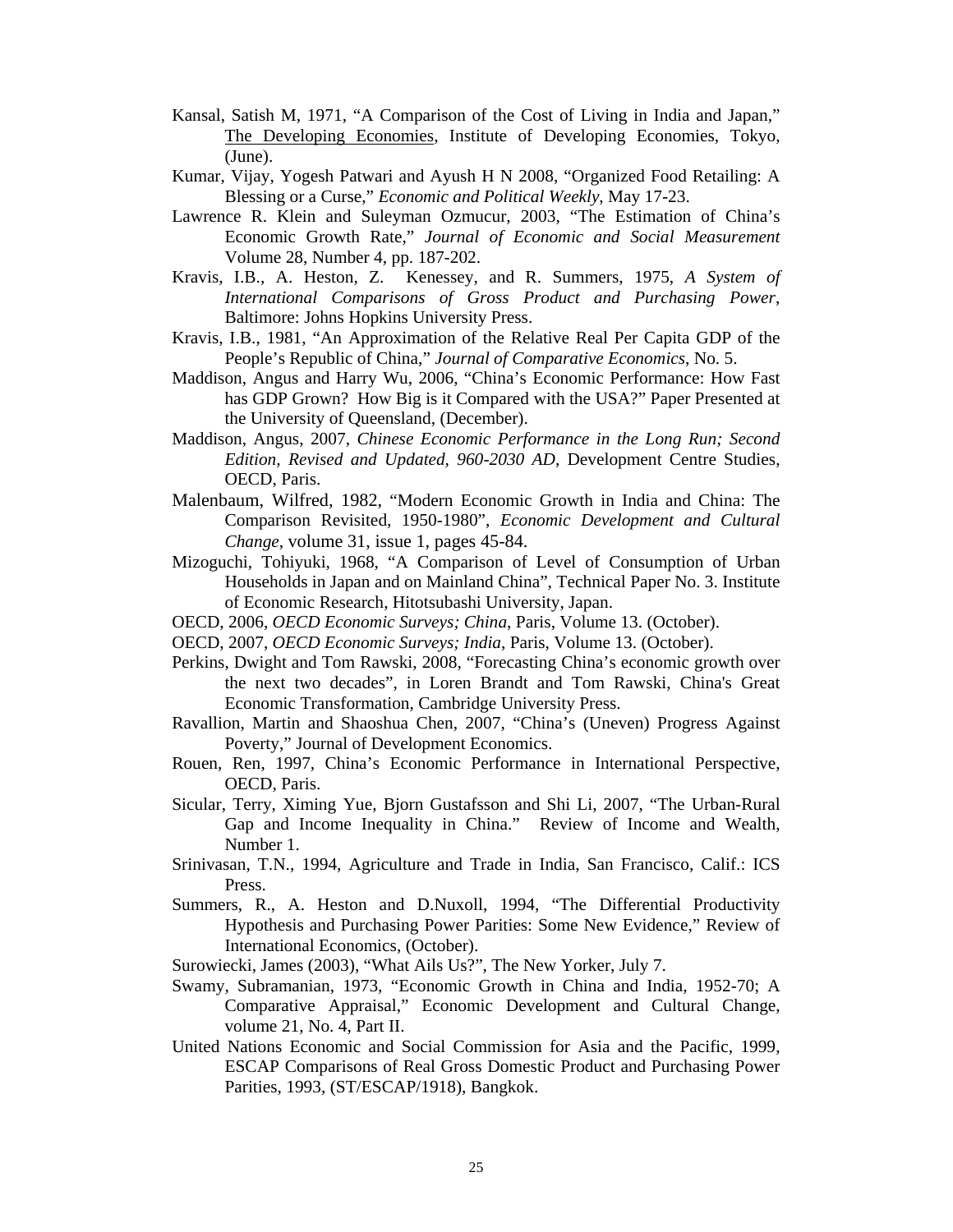- Van Ark, Bart, Abdul Azeez Erumban, Vivian Chen and Utsav Kumar, 2007, "The Cost Competitiveness of Manufacturing Sector in China and India: An Industry and Regional Perspective," ICRIER, December 6-7, 1907.
- World Bank, 2008, Global Purchasing Power Parities and Real Expenditures: 2005 International Comparison Program, Washington, DC.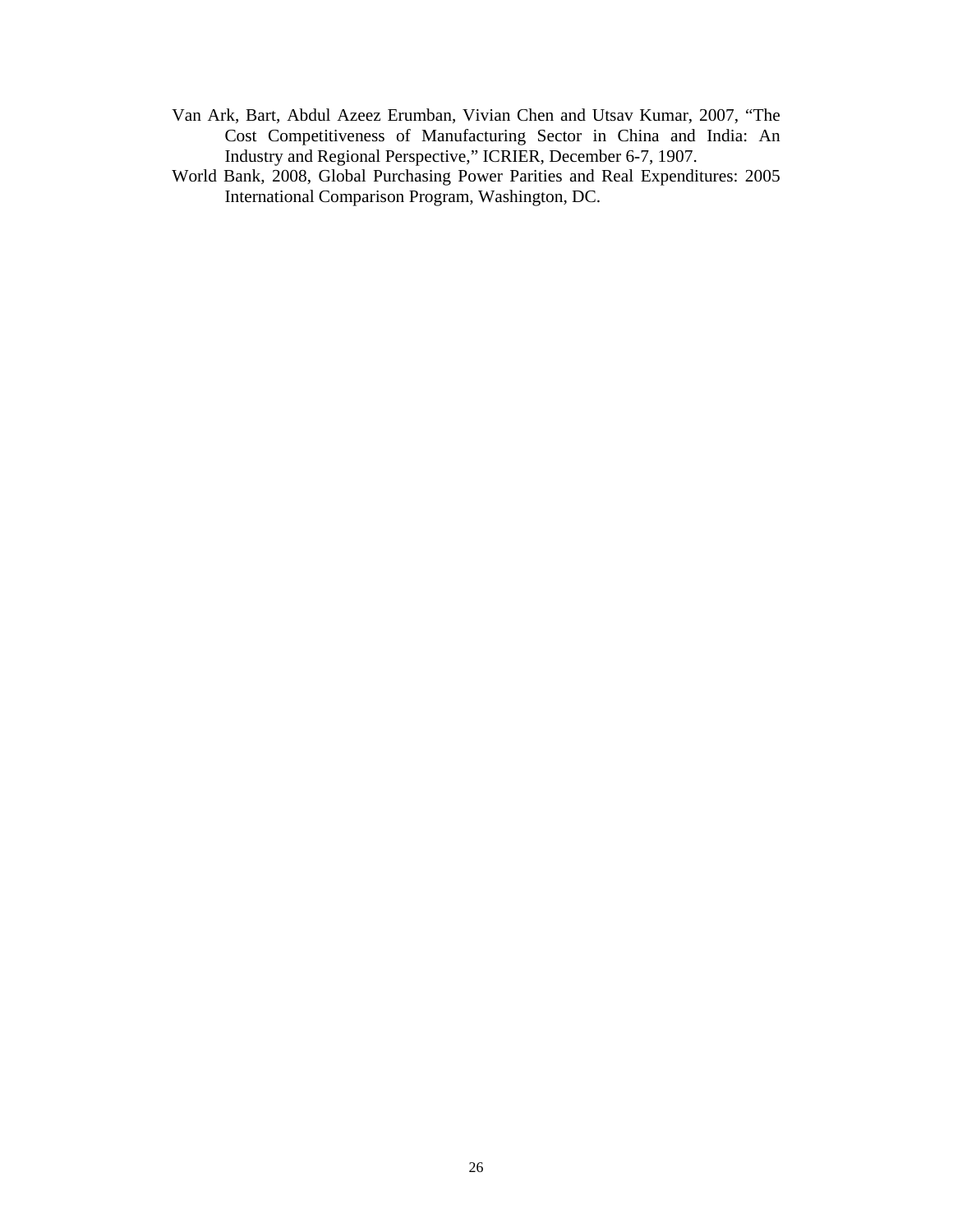# **LATEST ICRIER'S WORKING PAPERS**

| NO. | TITLE                                                                                                                               | <b>AUTHOR</b>                                                                                                      | <b>YEAR</b>              |
|-----|-------------------------------------------------------------------------------------------------------------------------------------|--------------------------------------------------------------------------------------------------------------------|--------------------------|
| 228 | THE COST COMPETITIVENESS OF<br><b>MANUFACTURING IN CHINA AND</b><br><b>INDIA: AN INDUSTRY AND</b><br><b>REGIONAL PERSPECTIVE</b>    | <b>BART VAN ARK</b><br><b>ABDUL AZEEZ ERUMBAN</b><br><b>VIVIAN CHEN</b><br><b>UTSAV KUMAR</b>                      | <b>DECEMBER</b><br>2008  |
| 227 | <b>EMERGING THROUGH</b><br>TECHNOLOGICAL CAPABILITY: AN<br><b>OVERVIEW OF INDIA'S</b><br>TECHNOLOGICAL TRAJECTORY                   | <b>AMIT SHOVON RAY</b>                                                                                             | <b>NOVEMBER</b><br>2008  |
| 226 | THE CHINESE EXPORT BUNDLES:<br>PATTERNS, PUZZLES AND<br><b>POSSIBLE EXPLANATIONS</b>                                                | <b>ZHI WANG</b><br><b>SHANG-JIN WEI</b>                                                                            | <b>NOVEMBER</b><br>2008  |
| 225 | <b>INDIA'S MACROECONOMIC</b><br>PERFORMANCE AND POLICIES<br><b>SINCE 2000</b>                                                       | <b>SHANKAR ACHARYA</b>                                                                                             | <b>OCTOBER</b><br>2008   |
| 224 | DECONSTRUCTING CHINA'S AND<br><b>INDIA'S GROWTH: THE ROLE OF</b><br><b>FINANCIAL POLICIES</b>                                       | <b>JAHANGIR AZIZ</b>                                                                                               | <b>OCTOBER</b><br>2008   |
| 223 | <b>POLLUTION ACROSS</b><br><b>CHINESE PROVINCES</b>                                                                                 | <b>CATHERINE YAP CO</b><br><b>FANYING KONG</b><br><b>SHUANGLIN LIN</b>                                             | <b>SEPTEMBER</b><br>2008 |
| 222 | <b>IMPACT OF ORGANIZED</b><br>RETAILING ON THEUNORGANIZED<br><b>SECTOR</b>                                                          | <b>MATHEW JOSEPH</b><br><b>NIRUPAMA</b><br><b>SOUNDARARAJAN</b><br><b>MANISHA GUPTA</b><br><b>SANGHAMITRA SAHU</b> | <b>SEPTEMBER</b><br>2008 |
| 221 | <b>CHINA AND INDIA: A TALE OF</b><br><b>TWO TRADE INTEGRATION</b><br><b>APPROACHES</b>                                              | PRZEMYSLAW KOWALSKI                                                                                                | <b>AUGUST 2008</b>       |
| 220 | <b>TRADING WITH ASIA'S GIANTS</b>                                                                                                   | <b>BARRY BOSWORTH</b><br><b>SUSAN M. COLLINS</b><br><b>AARON FLAAEN</b>                                            | <b>AUGUST 2008</b>       |
| 219 | <b>INFORMAL VALUES AND FORMAL</b><br>POLICIES: A STUDY OF JAPANESE<br><b>TECHNOLOGY POLICY AND</b><br><b>SIGNIFICANCE FOR INDIA</b> | <b>SARADINDU BHADURI</b><br><b>JANASHRUTI CHANDRA</b>                                                              | <b>JULY 2008</b>         |